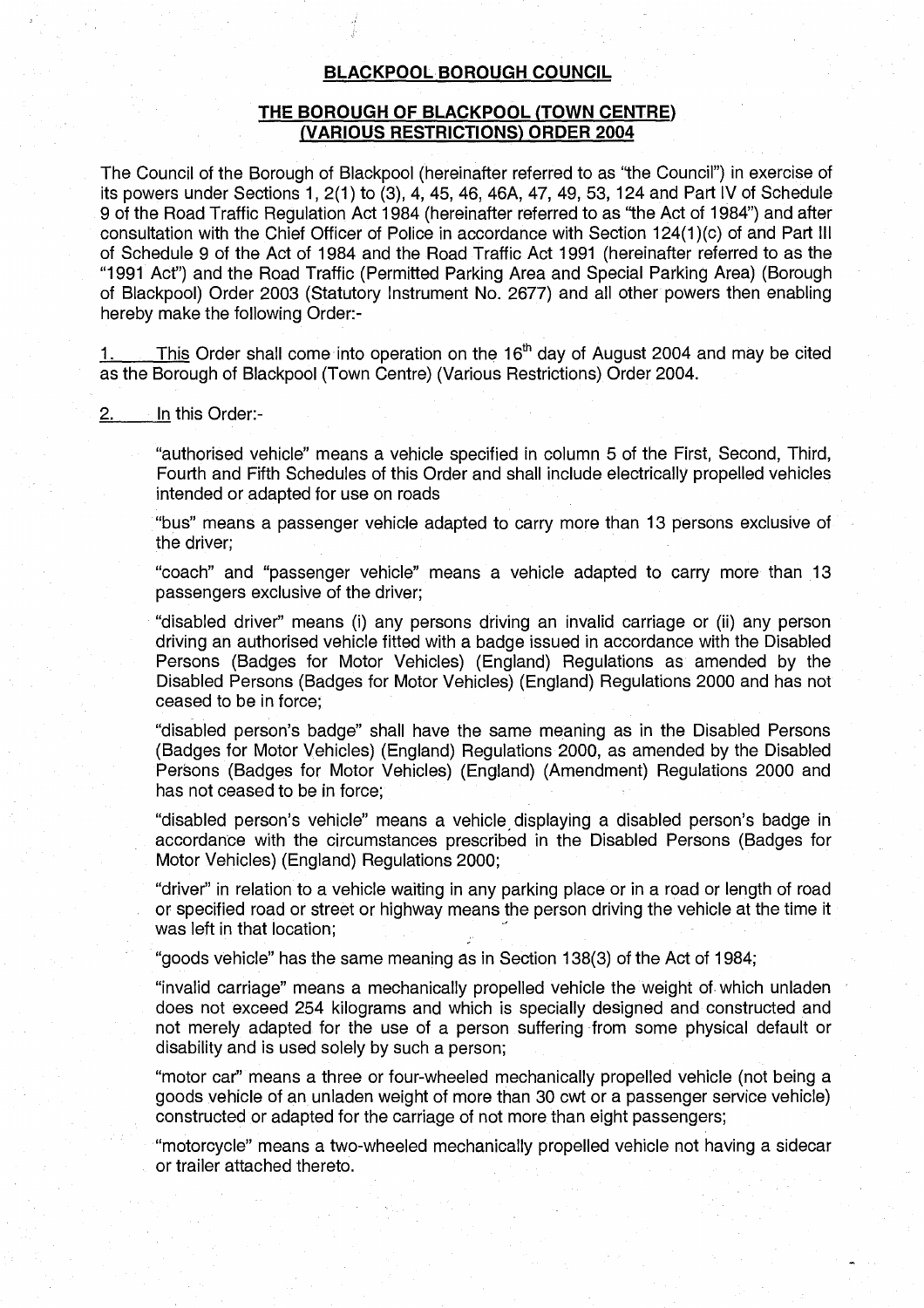"owner" has the same meaning as in the Act of 1984 and in relation to a vehicle which is the subject of a hiring agreement or hire purchase agreement includes the person entitled to possession of the vehicle under the agreement;

"parking attendant" means a parking attendant as defined in Section 63A of the Act of 1984 (which is inserted by Section 44(1) of the 1991 Act);

"parking bay" means a part of a parking place marked out for the leaving of an authorised vehicle;

"parking disc" means a device which -

- (a) is 125 millimetres square and coloured blue ;
- (b) has been issued by a local authority and has not ceased to be valid; and
- (c) is capable of showing the quarter hour period during which a period of waiting has begun.

"parking place" means an area on a highway designated by the Council as a parking place by Article 4 of this Order and specified in name by Columns <sup>1</sup> and 2 of the First, Second, Third, Fourth and Fifth Schedules hereto;

"penalty charge" and "reduced penalty charge" means a charge set by the Council under the provisions of Section 66 of the 1991 Act and with the approval of the Secretary of State for Transport which is to be paid to the council within 28 days beginning with the date of the notice or 14 days in the case of a reduced penalty charge following the issue of a penalty charge notice.

"penalty charge notice" means a notice issued or served by a parking attendant pursuant to the provisions of Section 66 of the 1991 Act containing the particulars therein required.

"permit" means a permit issued under Article 40 of this Order.

"relevant position" shall have the following meanings:-

- (a) the badge is exhibited on the dashboard or facia of the vehicle; and
- (b) where the vehicle is not fitted with a dashboard or facia, the badge is exhibited in a conspicuous position on the vehicle, so that the front of the badge is clearly legible from the outside of the vehicle.

"the Council" means the Council of the Borough of Blackpool;

"ticket machine" means apparatus designed to indicate the time by a clock and to issue parking tickets indicating the payment of a charge and a date and time at which the charge was paid; and

"traffic sign" means a sign of any size, colour, prescribed or authorised, under or having effect as if, prescribed or authorised under Section 64 of the Act of 1984.

3. Section 46A of the Act of 1984 applies to this Order and all charges specified in this Order may be varied at any time by Notice published in accordance with the Act of 1984.

4. Each of the parts of the highway specified in Columns <sup>1</sup> and 2 of the First, Second, Third, Fourth and Fifth Schedules to this Order is authorised to be used subject to the following provisions of this Order as a parking place for such classes of vehicles in such positions and on such days and during such hours as are specified in relation to that part of the road in the First,. Second, Third, Fourth and Fifth Schedules.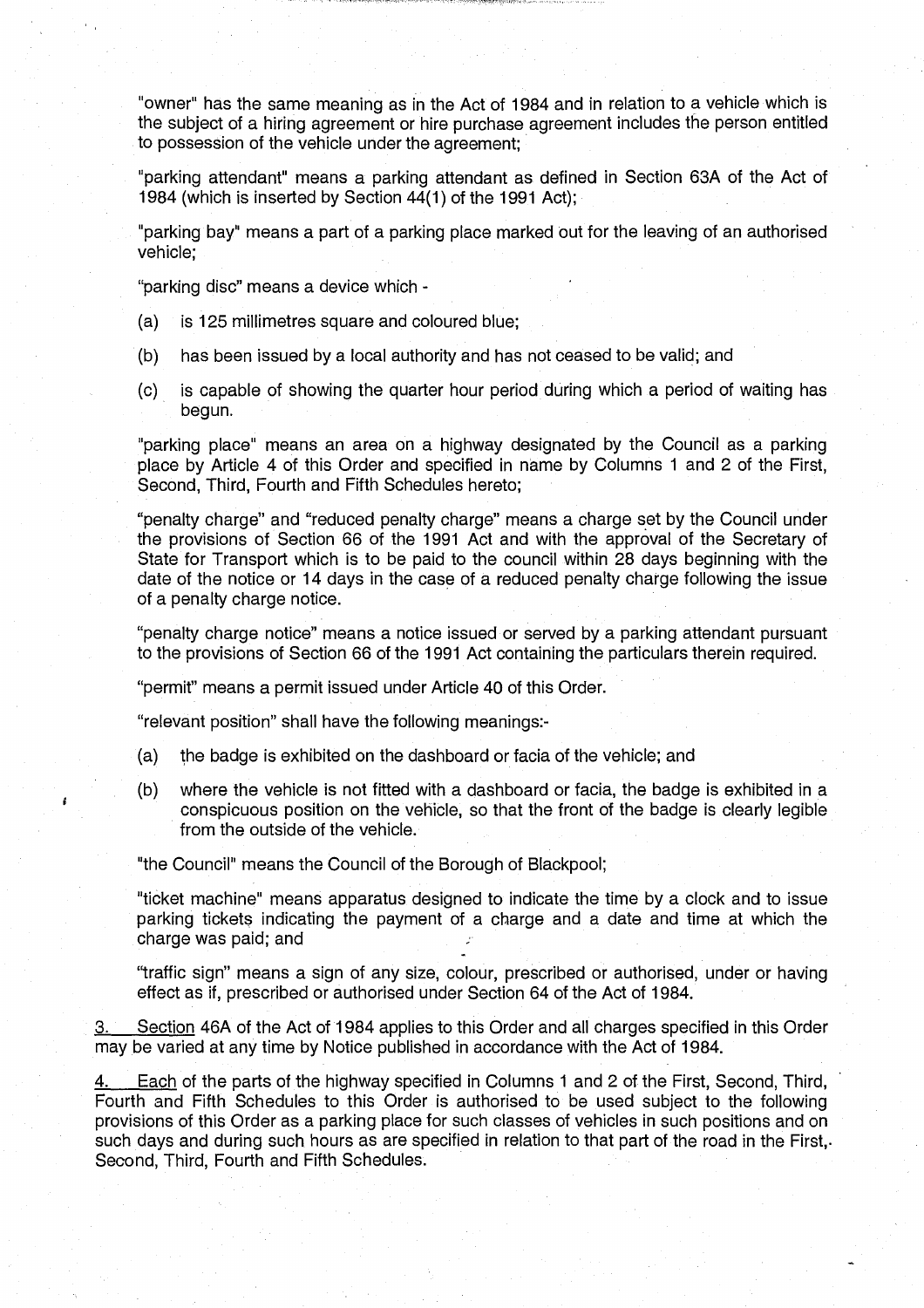- 5. Any vehicle which displays a valid disabled person's badge can park free of charge within any parking place designated in the First, Second, Third, Fourth and Fifth Schedules to this Order.
- Where in the First, Second, Third, Fourth and Fifth Schedules to this Order a parking 6. place is described as available for vehicles of a specified class or in a specified position the driver of a vehicle shall not subject to Article 12 of this Order permit it to wait in that parking place:-
- (a) unless it is of the specified class; or
- $(b)$  in a position other than that specified.

7. No person shall use any part of a parking place or any vehicle left in a parking place:-

- (a) for sleeping or camping or cooking; or
- (b) for the purpose of servicing or washing any vehicle thereof other than is reasonably necessary to enable that vehicle to depart from the parking place.

Nothing in this Order shall render it unlawful to cause or permit any vehicle being used for the Fire and Rescue Service, Ambulance or Police purposes or any vehicle in the service of a Local Authority and the vehicle is being used in pursuance of statutory powers or duties to be left in any parking place.

9. The driver of an authorised vehicle shall not permit the said authorised vehicle to remain in the parking place for a longer period than that specified in the First, Second, Third, Fourth and Fifth Schedules to this Order.

10. The driver of an authorised vehicle or other person on his behalf shall on leaving the authorised vehicle in a parking bay proceed immediately on foot to a ticket machine and pay the appropriate charge in accordance with the parking charges specified in Column 6 of the First, Second, Third, Fourth and Fifth Schedules to this Order provided that where in a parking place it is indicated by notice that in respect of any day.or any specified part of a day no charge will be made or such lesser charge than that specified in Column 6 of the First, Second, Third, Fourth and Fifth Schedules hereto will be made then the charge (if any) shall be such lesser charge.

11. The appropriate charge specified in Column 6 of the First, Second, Third, Fourth and Fifth Schedules to this Order shall be paid by the driver of an authorised vehicle or other person on his behalf leaving the authorised vehicle in a parking bay within the parking place by the insertion of an appropriate coin or coins into the ticket machine provided and where more coins than one are required they shall be inserted in the ticket machine immediately one after the other.

12. Any ticket or tickets issued shall be displayed on the vehicle in respect of which it was issued:-

- (a) in the case of an authorised vehicle which is fitted with a transparent windscreen by sticking the ticket or tickets to the inside surface of the windscreen so that it is facing forwards and can be clearly seen from the front of the vehicle; and
- (b) in the case of an authorised vehicle which is not fitted with a transparent windscreen by sticking the ticket or tickets to the front of the vehicle no more than six inches and not less than two feet six inches above the surface of the parking place.

13 . (1) A vehicle shall be subject to removal and a penalty charge shall be payable by the driver of a vehicle under the provisions of Article 25 of this Order, inter alia, in the following circumstances :-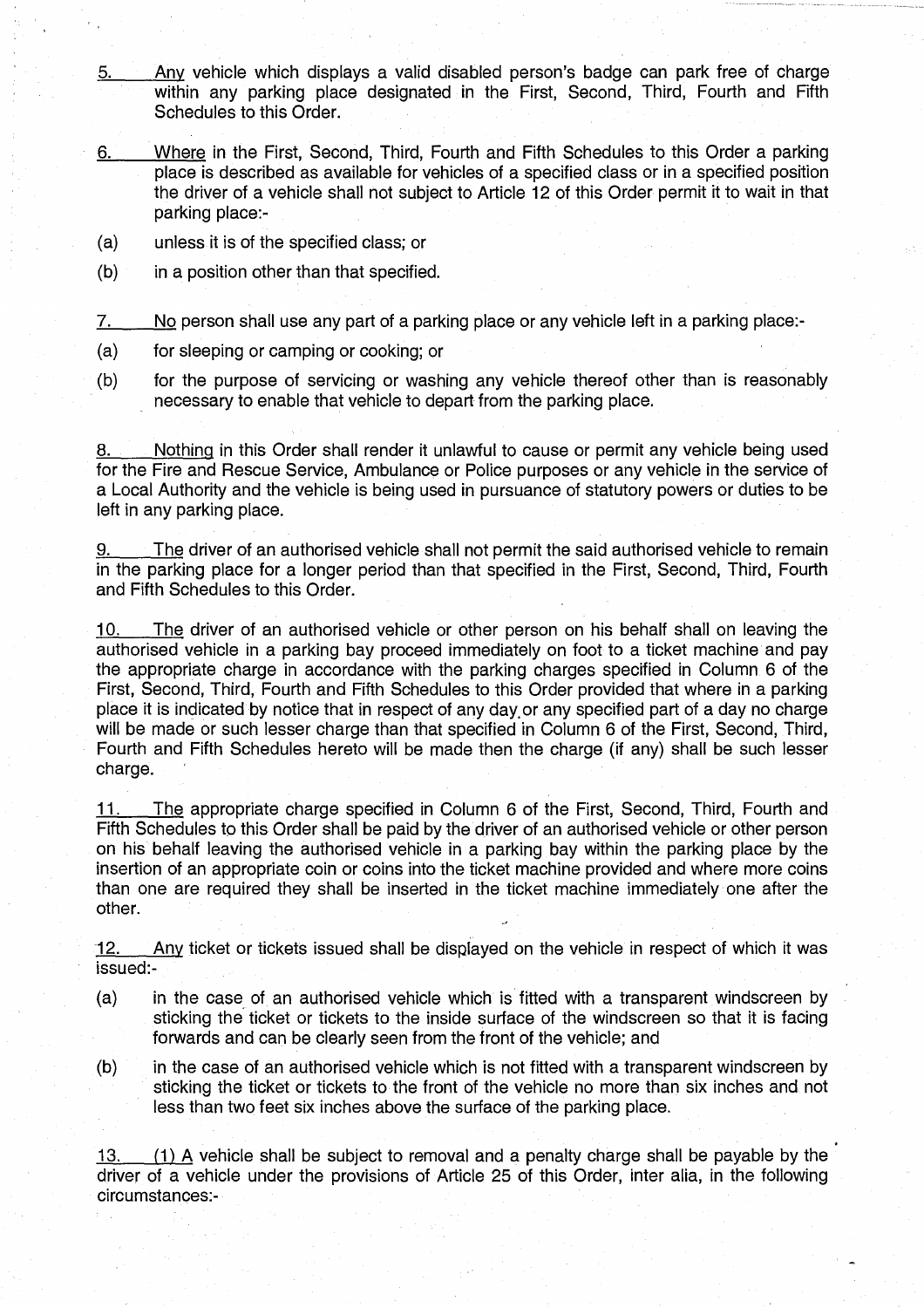- (a) if a vehicle is left in a parking place for longer than the period for which payment was made;
- (b) if any authorised vehicle is left in the parking place and no payment was made;
- (c) if a vehicle other than an authorised vehicle is left in the parking place;
- (d) if an authorised vehicle is left in any position other than that specified in Column 3 of the First, Second, Third, Fourth and Fifth Schedules hereto;
- (e) if an authorised vehicle is left in a parking place and the ticket issued is not displayed in accordance with Article 12 hereof; and
- if a vehicle returns to a parking place for a further period of parking within the time  $(f)$ specified as 'no return' in Column 4 of the First, Second, Third, Fourth and Fifth Schedules to this Order.
- $(g)$ if a vehicle other than of the type specified in Article 21 (a) and (b) hereof is left in an area identified as reserved for disabled drivers as required by Article 21 hereof.

(2) Where a penalty charge has been incurred a penalty charge notice may be attached by a parking attendant to the relevant vehicle.

- 14. (a) The period for which an authorised vehicle may be left in a parking place after the penalty charge has been incurred shall not exceed 12 hours and the driver of the vehicle shall not leave it in a parking place for longer than the said period; and
- (b) If an authorised vehicle is left in a parking place for more than the said period after the penalty charge has been incurred a parking attendant may attach to the authorised vehicle another penalty charge in a conspicuous position.
- 15. (a) When the ticket or tickets have been displayed on an authorised vehicle in accordance with Article 12 hereof no person shall remove the ticket or tickets from the authorised vehicle until the authorised vehicle is removed from the parking place; and
- (b) Where a penalty charge notice has been attached to an authorised vehicle in accordance with the provisions of paragraph (2) of Article 13 or paragraph (b) of Article 14 hereof no person not being the driver of the authorised vehicle or person duly authorised by the Council shall remove the penalty charge notice from the vehicle unless authorised to do so by the driver.

16. There shall be on the parking places specified in the First, Second, Third, Fourth and Fifth Schedules hereto at least one ticket machine.

- 17. (a) If at any time while an authorised vehicle is left in a parking place no ticket is displayed on that authorised vehicle indicating the payment of the appropriate pay and display charge in accordance with Article 10 hereof it shall be presumed unless the contrary is proved that the said charge specified in Article 10 hereof has been duly paid for the authorised vehicle and that the period for which payment was made by the said charge has already expired; and
- (b) If at any time while an authorised vehicle is left in a parking place there is displayed on the authorised vehicle a ticket or tickets issued by a ticket machine indicating the day and the time of issue of the ticket or tickets and the time indicated on the ticket machine clock shows that the period for which the ticket or tickets are valid has expired it shall be presumed unless the contrary is proved that the charge specified in Article 10 hereof has been duly paid for the authorised vehicle and that the period for which the payment was made by the charge has already expired.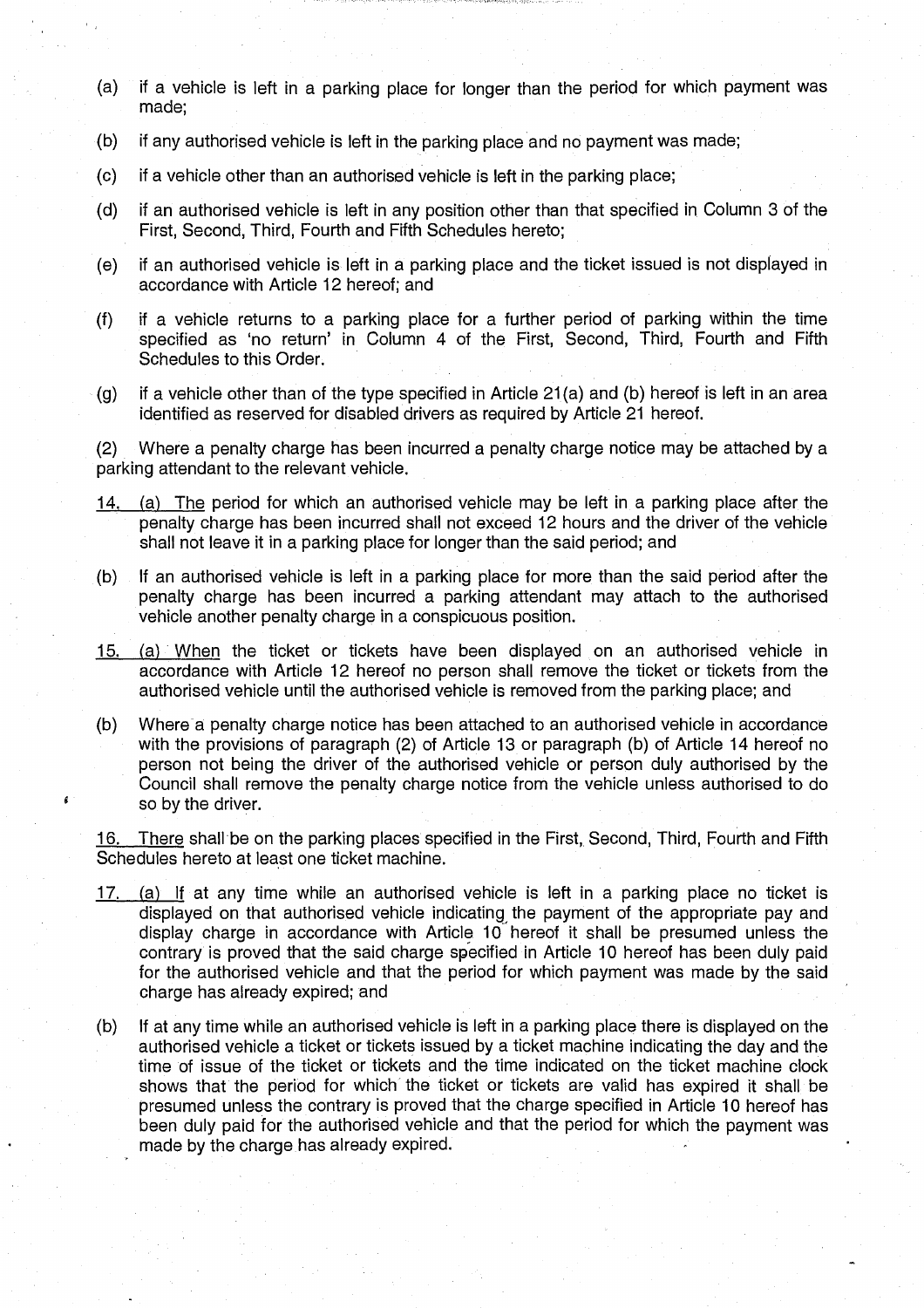18. The following classes of authorised vehicles left in a parking place shall be exempt from any limitation on time and from the payment of any charge specified in Column 6 as the case may be of the First, Second, Third, Fourth and Fifth Schedules hereto .

(a) Pedal cycles; and

(b) Disabled Persons Vehicles.

19. Subject to Article 18 hereof no vehicle other than a vehicle specified in Column 5 of the First, Second, Third, Fourth and Fifth Schedules hereto shall be left in a parking place and no vehicle shall be left in a position other than that specified in Column 3 of the First, Second, Third, Fourth and Fifth Schedules hereof.

- 20. (a) Where the driver of an authorised vehicle is alleged to be guilty of contravention of this Order, the owner of the authorised vehicle shall give such information as to the identity of the driver as he may be required to give by or on behalf of the Council; and
- (b) Any other person shall if required as aforesaid give any information which it is in his power to give and may lead to the identification of the driver.

21. Where in a parking place signs are erected or surface markings are laid for the purpose of indicating an area reserved for disabled drivers no person shall park or leave or cause or permit to be parked or left any authorised vehicle so that it enters the area reserved for disabled drivers unless the vehicle is either:-

(a) An invalid carriage; or

 $\mathbf{f}$ 

- (b) An authorised vehicle left by the driver thereof who is a person to whom there has been issued a badge by any local authority in pursuance of the Disabled Persons (Badges for Motor Vehicles) (England) Regulations 2000 provided such a badge is displayed in a conspicuous position on the authorised vehicle.
- $22.$  (a) When an authorised vehicle is waiting in the parking place in contravention of Article 19 hereof any person authorised by the Council may alter or cause to be altered the position of the vehicle in order that its position shall comply therewith.
- (b) A police constable in uniform, a parking attendant or person duly authorised by the Council may move or cause to be moved in case of emergency any vehicle left or abandoned in the parking place to any place he thinks fit.

23. Any person altering the position of a vehicle by virtue of the immediately preceding Article hereof may do so by towing or driving the vehicle or in such other manner as he may think necessary and may take such measures in relation to the vehicle as he may think necessary to enable him to remove it or alter its position as the case may be.

 $24.$  (1) The Council's authorised office may suspend or cause to be suspended the use of a parking place or any part thereof whenever he considers such suspensions reasonably necessary (a) for the purposes of facilitating the- safe movement of traffic or promoting its safety (b) for the purpose of any building operation demolition or excavation in or adjacent to the parking place howsoever defined in this Order or the maintenance improvement or reconstruction of the parking place or the laying, erection, alteration, removal or repair in or adjacent to the parking place of any sewer or any main, pipe or apparatus for the supply of gas, water or electricity or of any telecommunications apparatus or traffic sign (c) for the convenience of occupiers of premises adjacent to a parking place on any occasion of the removal of furniture from one office or dwelling-house to another or the removal of furniture from one such premises to a depository or to such premises from a depository (d) on any occasion on which it is likely by reason of filming or some special attraction that any street will be thronged or obstructed (e) for the convenience of occupiers of premises adjacent to the parking place at times of weddings or funerals or other special occasions.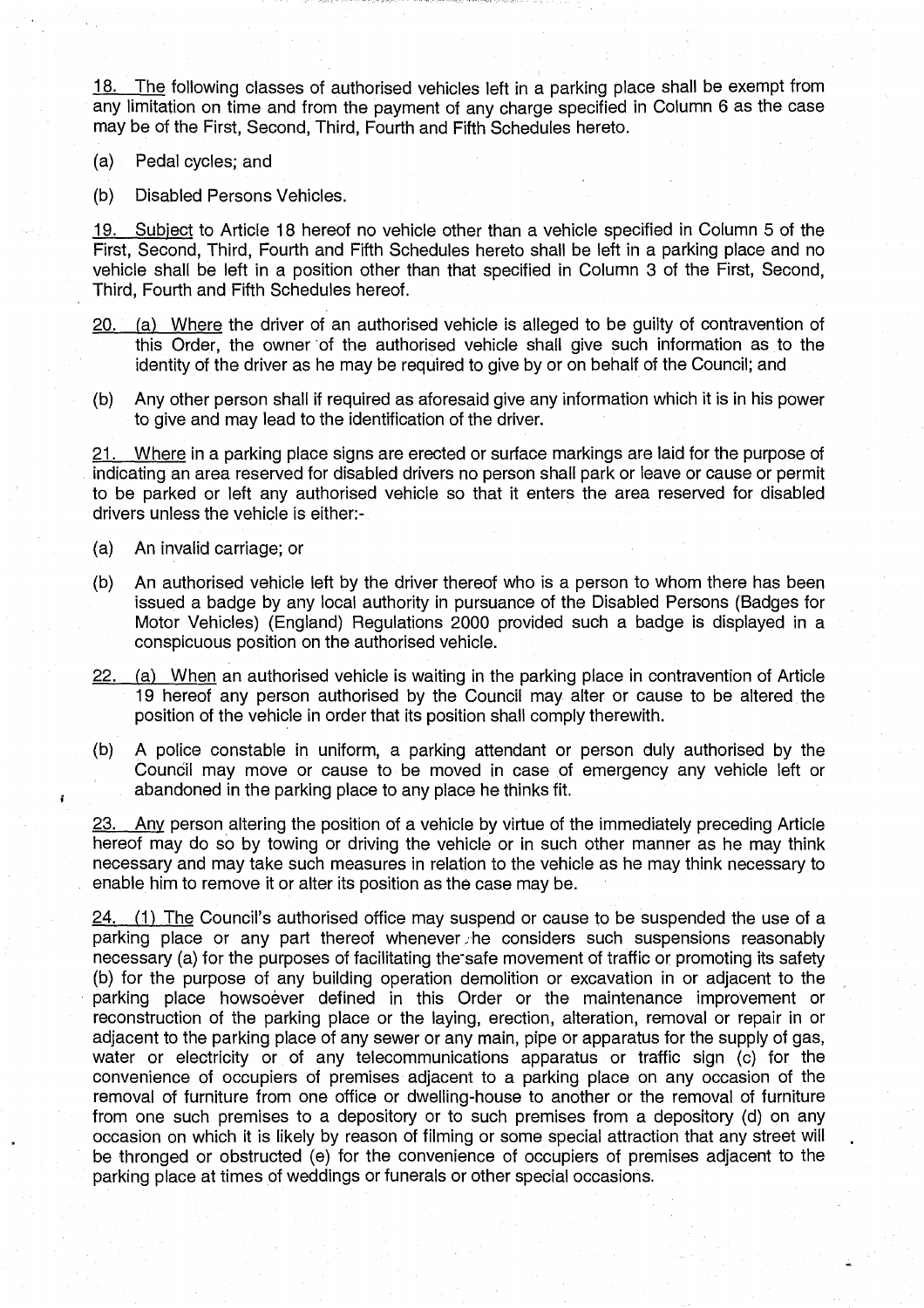12) A Police Constable in uniform may suspend for not longer than twenty-four hours the use of a parking place or any part thereof whenever he/she considers such suspension reasonably necessary for the purpose of facilitating the movement of traffic or promoting its safety.

(3) Any person suspending the use of a parking place or any part thereof in accordance with the provisions of paragraph (1) or (2) of this Article shall thereupon place or cause to be placed in or adjacent to any part of that parking place the use of which is suspended by a traffic sign indicating that waiting by vehicles is prohibited.

(4) Whenever a parking place (or any part thereof) is suspended in accordance with paragraph (1) of this Article then the council may charge an administration fee to the person or body requesting the suspension in respect of that parking place or part thereof suspended from use.

(5) No person shall cause or permit a vehicle to be left in any part of a parking place during such period as there is in or adjacent to that parking place a traffic sign placed in pursuance of paragraph (3) of this Article provided that this paragraph shall not apply to a vehicle for so long as may be necessary; (a) being used for Fire and Rescue Services, Ambulance or Police purposes or (b) left in such parking place with the permission (i) of the person suspending the use of the parking place or the part thereof in pursuance of paragraph (1) of this Article (ii) of a police constable in uniform (iii) of a parking attendant and in relation to a parking place as defined in Article 2 of this Order or any part thereof, this paragraph shall additionally not apply to a vehicle for so long as may be necessary; (i) waiting owing to the driver being prevented from proceeding by circumstances beyond his control or to such waiting being necessary in order to avoid an accident or (ii) waiting to enable it to be used in connection with the removal of any obstruction to traffic and in relation to a parking space as defined in Article 2 this paragraph shall additionally not apply to a vehicle for so long as may be necessary waiting in the service of or employed by the Post Office while postal packets addressed to premises adjacent to the parking place in which the vehicle is waiting are unloaded from the vehicle or, having being unloaded therefrom, are being delivered, or while postal packets are being collected from premises or post boxes adjacent to that parking place in which the vehicle is waiting.

25. (1) If a vehicle (which for the avoidance of doubt includes an authorised vehicle) is left or abandoned in a parking place or in any road or length of road or specified road or street or length of highway or in any other location whatsoever to which any provision of this Order applies in contravention of any provision of this Order a penalty charge shall be payable and/or the vehicle may be removed from that location.

(2) In the case of a vehicle in respect of which a penalty charge is payable a penalty charge notice showing the information required by Section 66(3) of the 1991 Act may then be issued by a parking attendant in accordance with Section 66(1) of the 1991 Act.

(3) Where a parking attendant has removed or caused to be removed a vehicle in accordance with paragraph (1) of this Article (or any other provisions of this Order);

- (a) he shall provide for the safe custody of the vehicle;(b) the Council shall be entitled to recover from the person responsible such charges in respect of the removal, storage and disposal of the vehicle as it might prescribe from time to time;
- (b) the provisions of the Road Traffic Regulation Act 1984 as amended shall apply to the disposal of any such vehicle removed by or on behalf of the Council pursuant to this Article.

26. The Borough of Blackpool (Various Roads) (Consolidation of Waiting Restrictions, On Street Parking Places, Residents' Parking Places and Protection of Bus Stops) Order 2003 shall have effect as though the provisions contained in the Sixth Schedule to this Order were contained in and formed part of Part <sup>1</sup> of the Second Schedule to the said Order of 2003.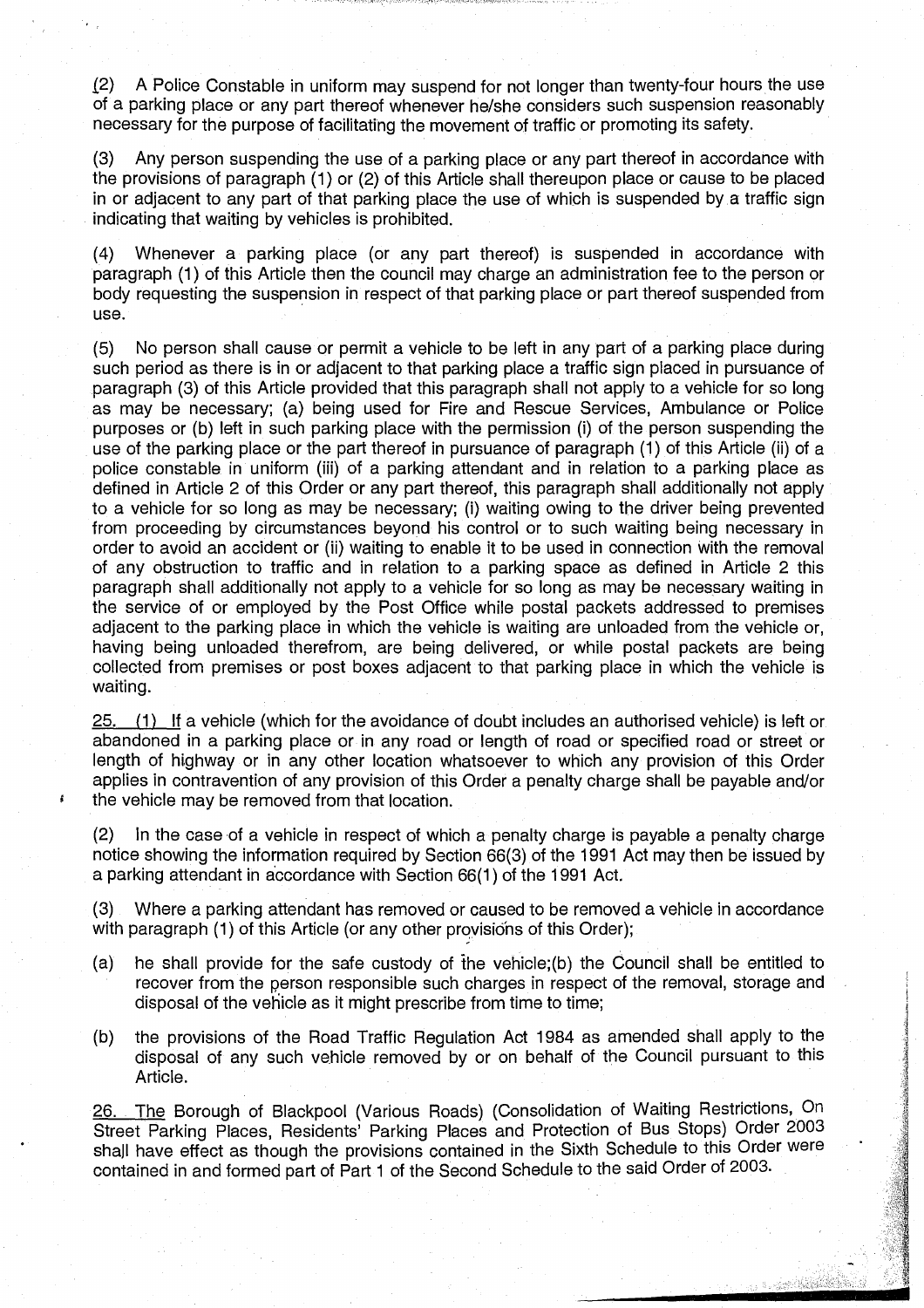27. The said Order of 2003 shall be in full force and effect as if the provisions in Article 26 of this Order had originally formed part thereof.

28. No person shall cause or permit any vehicle except for ambulances to stop at any time in the length of road described in the Seventh Schedule to this Order.

29. (a) No person shall cause or permit a solo motorcycle to wait for a period longer than 60 minutes in a length of road described in the Eighth Schedule to this Order or to return for a further period of waiting if a period of less than one hour has elapsed since the termination of the last period of waiting of the solo motorcycle in the same length of road.

- (b) Save as provided in Paragraph (a) of this Article no person shall cause or permit any vehicle to wait at anytime in the lengths of road described in the Eighth Schedule to this Order.
- 30. Save as provided in Article 37 of this Order:
- (a) No person shall cause any vehicle to wait between the hours of 8.00 am and 10 .00 am in the length of road described in the Ninth Schedule to this Order other than for the purpose of loading and unloading for a maximum period of 15 minutes.
- (b) No person shall cause any vehicle to return for a further period of loading and unloading between the hours of 8.00 am and 10.00 am in the length of road described in the Ninth Schedule to this Order before the expiration of a period of 30 minutes from the termination of a previous period of loading and unloading.
- 31. Save as provided in Article 37 of this Order:
- (a) No person shall cause any vehicle to wait between the hours of 8.00 am to 6 .00 pm in the lengths of road described in the Tenth Schedule to this Order other than for the purpose of loading and unloading for a maximum period of 15 minutes.
- (b) No person shall cause any vehicle to return for a further period of loading and unloading between the hours of 8.00 am to 6.00 pm in a length of road described in the Tenth Schedule to this Order before the expiration of a period of 30 minutes from the termination of a previous period of loading and unloading in the same length of road .
- 32. Save as provided in Article 37 of this Order:
- (a) No person shall cause any vehicle to wait at any time in the lengths of road described in the Eleventh Schedule to this Order other than for the purpose of loading and unloading for a maximum period of 15 minutes.
- (b) No person shall cause any vehicle to return for a further period of loading and unloading at any time in a length of road described in the Eleventh Schedule to this Order before the expiration of a period of 30 minutes from the termination of a previous period of loading and unloading in the same length of road.  $\therefore$
- 33. Save as provided in Article 37 of this Order:
- (a) No person shall cause any vehicle to wait at any time in the length of road described in the Twelfth Schedule to this Order other than for the purpose of loading and unloading for a maximum period of 30 minutes.
- (b) No person shall cause any vehicle to return for a further period of loading and unloading at any time in a length of road described in the Twelfth Schedule to this Order before the expiration of a period of one hour from the termination of a previous period of loading and unloading in the same length of road.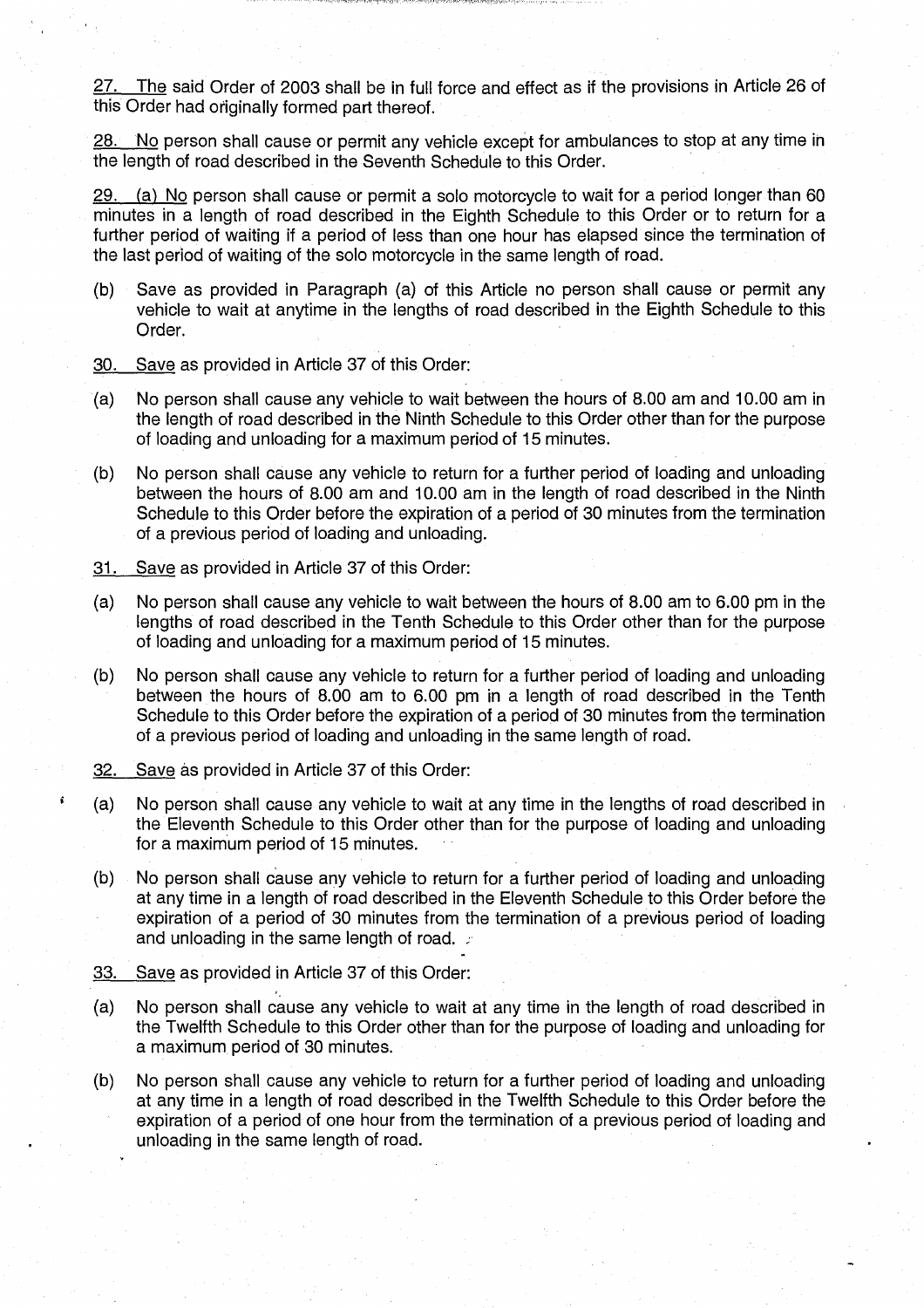34. Save as provided in Article 37 of this Order:

- (a) No person shall cause or permit any vehicle to wait between the hours of 8.00 am to 6.00 pm in the length of road described in the Thirteenth Schedule to this Order other than a disabled person's vehicle which displays in the relevant position a disabled person's badge issued by a local authority in accordance with the provisions of the Disabled Persons (Badges for Motor Vehicles) (England) Regulations 2000 .
- (b) Notwithstanding the provisions of Paragraph (a) of this Article no person shall cause or permit a disabled person's vehicle which displays in the relevant position a disabled person's badge issued by a local authority in accordance with the provisions of the Disabled Persons (Badges for Motor Vehicles) (England) Regulations 2000 to wait between the hours of 8.00 am and 6.00 pm in the length of road described in the Thirteenth Schedule to this Order for a longer period than three hours or to return between those hours within a period of six hours from the termination of a previous period of waiting between those hours therein.
- 35. Save as provided in Article 37 of this Order:
- (a) No person shall cause or permit any vehicle to wait between the hours of 10.00 am to 6 .00 pm in the length of road described in the Fourteenth Schedule to this Order other than a disabled person's vehicle which displays in the relevant position a disabled person's badge issued by a local authority in accordance with the provisions of the Disabled Persons (Badges for Motor Vehicles) (England) Regulations 2000.
- (b) Notwithstanding the provisions of Paragraph (a) of this Article no person shall cause or permit a disabled person's vehicle which displays in the relevant position a disabled person's badge issued by a local authority in accordance with the provisions of the Disabled Persons (Badges for Motor Vehicles) (England) Regulations 2000 to wait between the hours of <sup>10</sup> .00 am and 6.00 pm in the length of road described in the Fourteenth Schedule to this Order for a longer period than three hours or to return between those hours within a period of six hours from the termination of a previous period of waiting between those hours therein .
- 36. Save as provided in Article 37 of this Order:
- (a) No person shall cause or permit any vehicle to wait at any time in the lengths of road described in the Fifteenth Schedule to this Order other than a disabled person's vehicle which displays in the relevant position a disabled person's badge issued by a local authority in accordance with the provisions of the Disabled Persons (Badges for Motor Vehicles) (England) Regulations 2000.
- (b) Notwithstanding the provisions of Paragraph (a) of this Article no person shall cause or permit a disabled person's vehicle which displays in the relevant position a disabled person's badge issued by a local authority in accordance with the provisions of the Disabled Persons (Badges for Motor Vehicles) (England) Regulations 2000- to- wait between the hours of 8.00 am and 6 .00 pm in a length of road described in the Fifteenth Schedule to this Order for a longer period than three hours or to return between those hours within a period of six hours from the termination of a previous period of waiting between those hours in the same length of road.

37. NOTHING in Articles 30 to 36 of this Order shall render it unlawful to cause or permit any vehicle to wait in any of the sides of road or in any of the lengths of road referred to in the Ninth; Tenth, Eleventh, Twelfth, Thirteenth, Fourteenth and Fifteenth Schedules of this Order for so long as may be necessary:-

(a) to enable the vehicle, if it cannot conveniently be used for such purpose in any other road, ' to be used in connection with any building or demolition operations, the removal of any obstruction to traffic, the maintenance, improvement or reconstruction of any of the lengths or road so referred to or the laying, erection or alteration or repair in or near to any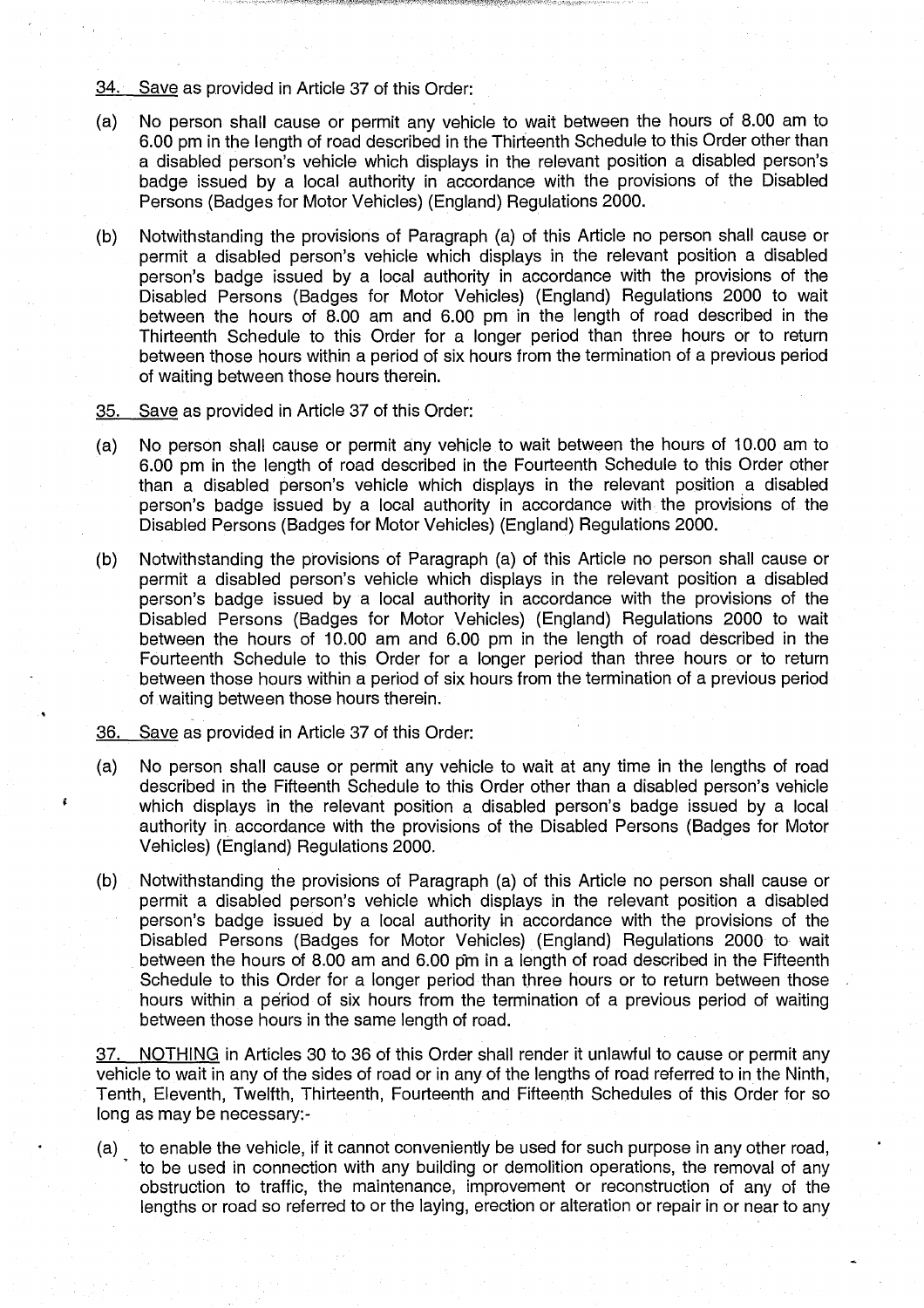of the said lengths or roads of any sewer or of any main, pipe or apparatus for the supply of gas, water or electricity or of any telegraph apparatus as defined in paragraph 1(1) of the Telecommunications Code contained in the Second Schedule to the Telecommunications Act 1984;

- (b) for the purpose of loading or unloading the vehicle while the vehicle is in actual use in connection with the removal of furniture from one office or dwelling-house to another or the removal of furniture from such premises to a depository or to such premises from a depository;
- (c) if the vehicle is a fire engine or ambulance or any vehicle in the service of a local authority of Police Force and the vehicle is being used in pursuance of statutory powers or duties; and
- (d) if the vehicle is waiting owing to the driver being prevented from proceeding by circumstances beyond his control or owing to such waiting being necessary in order to avoid accident.

38. Notwithstanding the provisions of Articles 4 to 25 of this Order any vehicle which displays a valid permit issued pursuant to the provisions of Article 39 of this Order can park free of charge in the lengths of highway specified in the Sixteenth Schedule to this Order for a maximum period of two hours commencing ten minutes before the commencement of a service at the Baptist Tabernacle .

- 39. (a) The Pastor of the Baptist Tabernacle, Springfield Road, Blackpool, may apply to the Council for the issue of permits for the leaving of any vehicles in the lengths of road referred to in the Sixteenth Schedule hereto for use by worshippers at the said Baptist Tabernacle for a maximum period of two hours at the times of service commencing ten minutes before the commencement of a service at the aforesaid Baptist Tabernacle, Springfield Road, Blackpool.
- (b) Each permit shall be issued for a maximum period of one year and shall, whenever issued, be valid only for one year from the date of issue.

40. Notwithstanding any of the foregoing provisions of this Order, the Council may at its discretion (including requiring an administration fee) issue a dispensation allowing a specific vehicle to wait in a parking place including a suspended parking place or in a road, length of road, street or specified road, highway or any other location whatsoever to which any provision of this Order applies during the hours of operation of any restriction or prohibition to. the contrary.

41. Any provisions contained in the said Order of 2003 and inconsistent with the provisions of this Order are hereby revoked.

Given under the Common Seal of the Borough of Blackpool on the 16<sup>th</sup> day of August 2004.

THE COMMON SEAL of The Blackpool (a)<br>Borough Council was affixed to this Deed Borough Council was affixed to this Deed ) in the presence of:-

Head of Legal and Democratic Services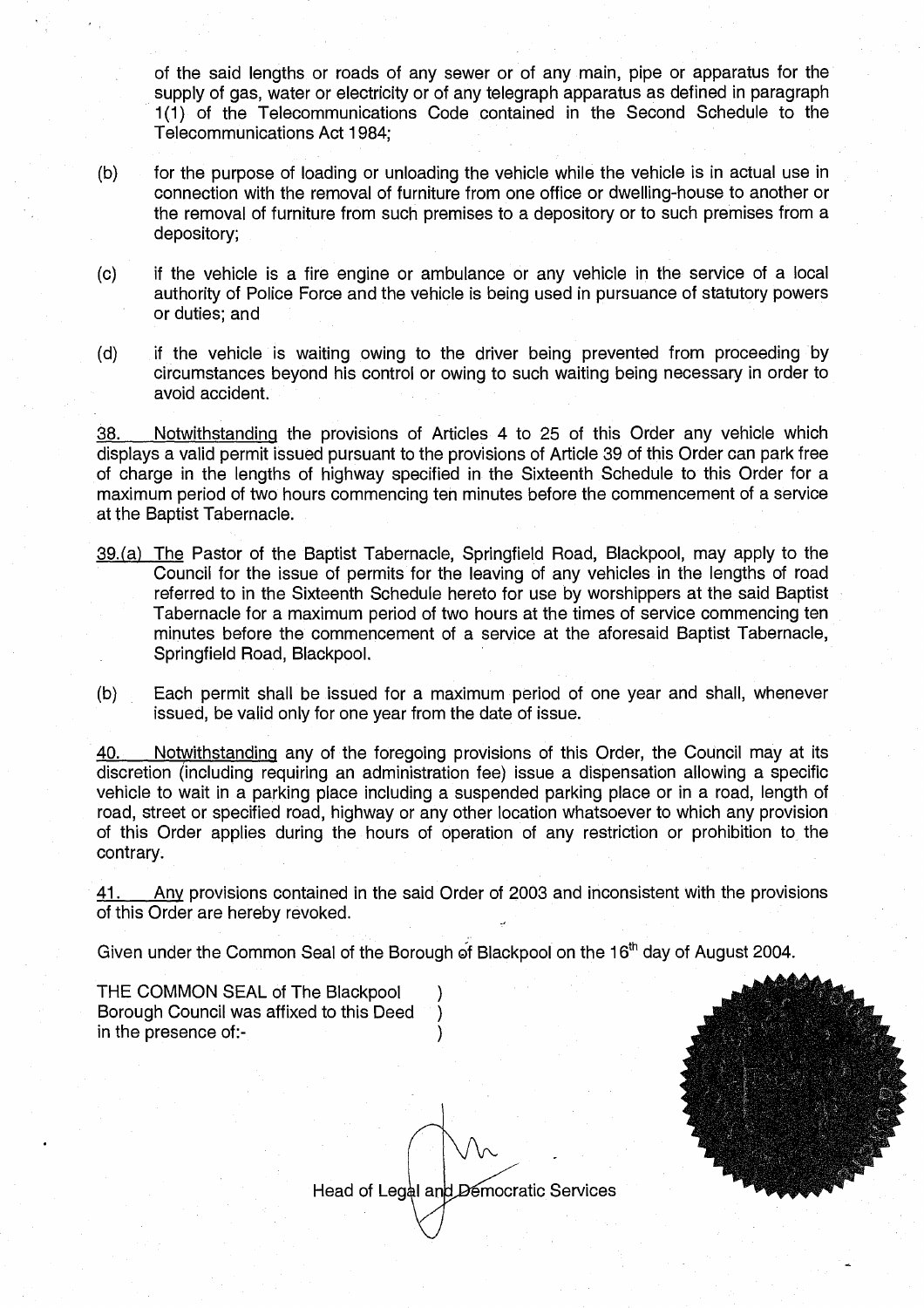# FIRST SCHEDULE

# ON-STREET PAY AND DISPLAY PARKING\_PLACES (INNER ZONE)

|                        | $\mathbf{2}$                                                                                                                                                                                                                             | 3                                                   | 4                                                                                                                                                                                     | 5                                                                                                                                                                                                                                             | 6                                                                                                                                                    |
|------------------------|------------------------------------------------------------------------------------------------------------------------------------------------------------------------------------------------------------------------------------------|-----------------------------------------------------|---------------------------------------------------------------------------------------------------------------------------------------------------------------------------------------|-----------------------------------------------------------------------------------------------------------------------------------------------------------------------------------------------------------------------------------------------|------------------------------------------------------------------------------------------------------------------------------------------------------|
| <b>ROAD</b>            | <b>LENGTH</b>                                                                                                                                                                                                                            | <b>POSITION IN WHICH</b><br><b>VEHICLE MAY WAIT</b> | <b>DAY OF OPERATION</b><br>OF PARKING PLACE                                                                                                                                           | <b>CLASS OF VEHICLE</b>                                                                                                                                                                                                                       | <b>CHARGES</b>                                                                                                                                       |
| <b>ABINGDON STREET</b> | <b>EAST SIDE</b> - From a point 10m north<br>of Talbot Road to a point 10m south of<br>Queen Street<br>WEST SIDE - From a point 10m south<br>of Queen Street to Talbot Road                                                              | Wholly within marked<br>parking place               | Throughout the year 8.00 am -<br>6.00 pm waiting limited to 20<br>minutes or 30 minutes or 40<br>minutes or 50 minutes or 60<br>minutes and in all cases no<br>return within one hour | All vehicles except:-<br>goods vehicles exceeding 30 cwt<br>(a)<br>unladen weight;<br>(b) passenger vehicles to carry more than<br>13 passengers exclusive of the driver;<br>(c) caravans and trailers;<br>coaches; and<br>(d)<br>(e) $HGV's$ | 20 minutes<br>(20 pence)<br>30 minutes<br>$(30$ pence $)$<br>40 minutes<br>(40 pence)<br>50 minutes<br>$(50$ pence)<br>60 minutes<br>$(60$ pence $)$ |
| <b>ADELAIDE STREET</b> | NORTH SIDE - From a point 30 east<br>of Coronation Street to a point 25m<br>west of Leopold Grove (save for from a<br>point 90m east of the easterly kerbline<br>of Coronation Street for a distance of<br>10m in an easterly direction) | As above                                            | As above                                                                                                                                                                              | As above                                                                                                                                                                                                                                      | As above                                                                                                                                             |
| <b>ALFRED STREET</b>   | WEST SIDE - From Church Street to a<br>point 9m north of Adelaide Street                                                                                                                                                                 | As above                                            | As above                                                                                                                                                                              | As above                                                                                                                                                                                                                                      | As above                                                                                                                                             |
| <b>CEDAR SQUARE</b>    | EAST SIDE - 23m north of Church<br><b>Street to Wood Street</b>                                                                                                                                                                          | As above                                            | As above                                                                                                                                                                              | As above                                                                                                                                                                                                                                      | As above                                                                                                                                             |
| <b>CLIFTON STREET</b>  | NORTH SIDE - From a point 55m east<br>of Talbot Square to a point 38m west of<br>Abingdon Street                                                                                                                                         | As above                                            | As above                                                                                                                                                                              | As above                                                                                                                                                                                                                                      | As above                                                                                                                                             |
| <b>DICKSON ROAD</b>    | EAST SIDE - From a point 14m south<br>of Queen Street for a distance of 29m<br>south                                                                                                                                                     | As above                                            | As above                                                                                                                                                                              | As above                                                                                                                                                                                                                                      | As above                                                                                                                                             |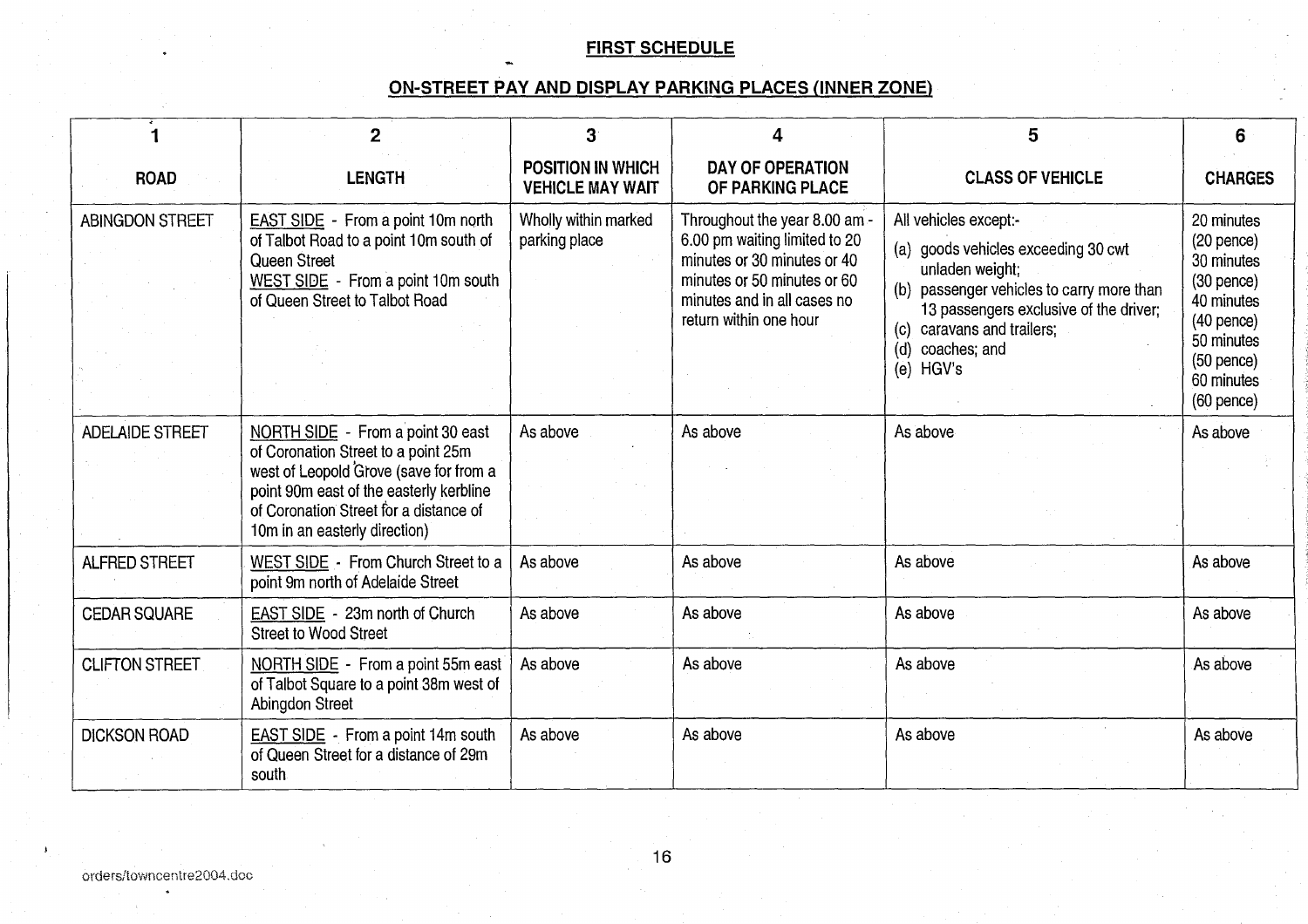| 1.                  | $\mathbf{2}$                                                                                                                                                                                                                                                                                                         | 3                                                   |                                                                                                                                                                                       | 5                                                                                                                                                                                                                                       | 6                                                                                                                                                     |
|---------------------|----------------------------------------------------------------------------------------------------------------------------------------------------------------------------------------------------------------------------------------------------------------------------------------------------------------------|-----------------------------------------------------|---------------------------------------------------------------------------------------------------------------------------------------------------------------------------------------|-----------------------------------------------------------------------------------------------------------------------------------------------------------------------------------------------------------------------------------------|-------------------------------------------------------------------------------------------------------------------------------------------------------|
| <b>ROAD</b>         | <b>LENGTH</b>                                                                                                                                                                                                                                                                                                        | <b>POSITION IN WHICH</b><br><b>VEHICLE MAY WAIT</b> | <b>DAY OF OPERATION</b><br>OF PARKING PLACE                                                                                                                                           | <b>CLASS OF VEHICLE</b>                                                                                                                                                                                                                 | <b>CHARGES</b>                                                                                                                                        |
| LEOPOLD GROVE       | <b>EAST SIDE</b> - Church Street to a point<br>25m north of Adelaide Street                                                                                                                                                                                                                                          | Wholly within marked<br>parking place               | Throughout the year 8.00 am -<br>6.00 pm waiting limited to 20<br>minutes or 30 minutes or 40<br>minutes or 50 minutes or 60<br>minutes and in all cases no<br>return within one hour | All vehicles except:-<br>(a) goods vehicles exceeding 30 cwt<br>unladen weight;<br>(b) passenger vehicles to carry more than<br>13 passengers exclusive of the driver;<br>(c) caravans and trailers;<br>(d) coaches; and<br>(e) $HGV's$ | 20 minutes<br>$(20$ pence $)$<br>30 minutes<br>$(30$ pence)<br>40 minutes<br>$(40$ pence)<br>50 minutes<br>$(50$ pence)<br>60 minutes<br>$(60$ pence) |
| <b>QUEEN STREET</b> | NORTH SIDE - For a distance of 27m                                                                                                                                                                                                                                                                                   | As above                                            | As above                                                                                                                                                                              | As above                                                                                                                                                                                                                                | As above                                                                                                                                              |
|                     | east of The Strand<br>NORTH SIDE - From a point 14m east<br>of Abingdon Street to a point 14m west<br>of Dickson Road (save for a distance of<br>12m fronting main entrance to Grundy<br>Art Gallery)                                                                                                                |                                                     |                                                                                                                                                                                       |                                                                                                                                                                                                                                         |                                                                                                                                                       |
|                     | SOUTH SIDE - From a point 8m east<br>of The Strand for a distance of 37m in<br>an easterly direction<br>SOUTH SIDE - From a point 12m<br>west of Abingdon Street for a distance<br>of 27m in a westerly direction<br>SOUTH SIDE - From a point 50m east<br>of Abingdon Street to a point 14m west<br>of Dickson Road |                                                     |                                                                                                                                                                                       |                                                                                                                                                                                                                                         |                                                                                                                                                       |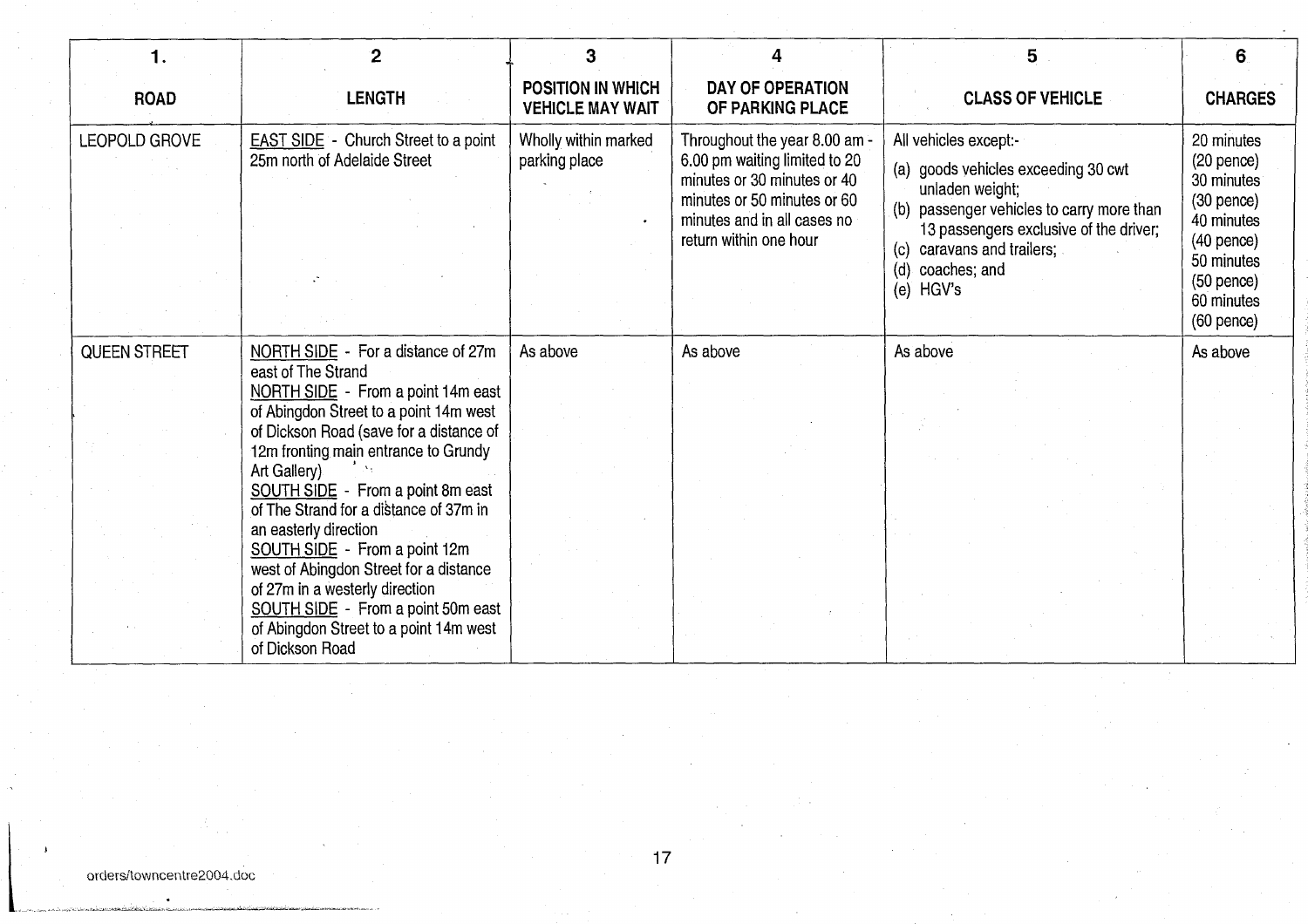| <b>ROAD</b>           | <b>LENGTH</b>                                                                                                                                                                                                                                                                                                                                                                                                                                                                               | <b>POSITION IN WHICH</b><br><b>VEHICLE MAY WAIT</b> | DAY OF OPERATION<br>OF PARKING PLACE                                                                                                                                                  | <b>CLASS OF VEHICLE</b>                                                                                                                                                                                                                        | <b>CHARGES</b>                                                                                                                                        |
|-----------------------|---------------------------------------------------------------------------------------------------------------------------------------------------------------------------------------------------------------------------------------------------------------------------------------------------------------------------------------------------------------------------------------------------------------------------------------------------------------------------------------------|-----------------------------------------------------|---------------------------------------------------------------------------------------------------------------------------------------------------------------------------------------|------------------------------------------------------------------------------------------------------------------------------------------------------------------------------------------------------------------------------------------------|-------------------------------------------------------------------------------------------------------------------------------------------------------|
| <b>TOPPING STREET</b> | <b>EAST SIDE</b> - From a point 25m north<br>of Church Street to a point 5m south of<br><b>Wood Street</b><br><b>EAST SIDE</b> - From a point 5m north of<br>Wood Street to a point 30m south of<br>Deansgate<br>WEST SIDE - From Church Street to a<br>point 30m south of Wood Street<br>WEST SIDE - From a point 5m north<br>of Wood Street for a distance of 25m in<br>a northerly direction<br>WEST SIDE - From a point 55m north<br>of Wood Street to a point 9m south of<br>Deansgate | Wholly within marked<br>parking place               | Throughout the year 8.00 am -<br>6.00 pm waiting limited to 20<br>minutes or 30 minutes or 40<br>minutes or 50 minutes or 60<br>minutes and in all cases no<br>return within one hour | All vehicles except:-<br>(a) goods vehicles exceeding 30 cwt<br>unladen weight;<br>(b) passenger vehicles to carry more than<br>13 passengers exclusive of the driver;<br>caravans and trailers;<br>(C)<br>coaches; and<br>(d)<br>HGV's<br>(e) | 20 minutes<br>$(20$ pence $)$<br>30 minutes<br>$(30$ pence)<br>40 minutes<br>$(40$ pence)<br>50 minutes<br>$(50$ pence)<br>60 minutes<br>$(60$ pence) |

 $\mathcal{F}_{\mathcal{A}_\mathcal{A}}$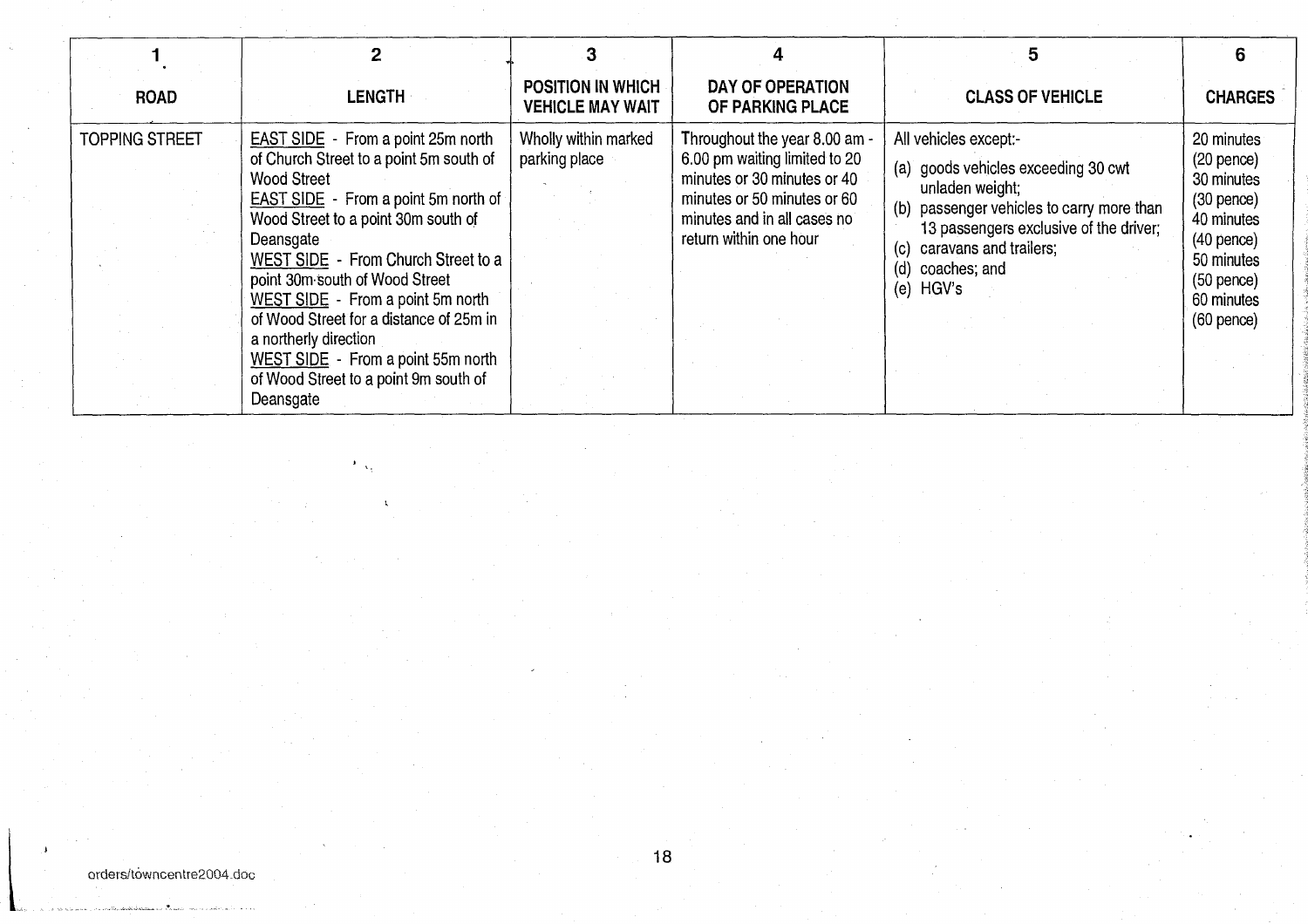# SECOND SCHEDULE

# ON-STREET PAY AND DISPLAY PARKING PLACES (OUTER ZONE)

|                        | $\overline{2}$                                                                                                                                                                                                    | 3                                                   | 4 <sup>°</sup>                                                                                                                                                                                          | 5                                                                                                                                                                                                                                     | 6 <sup>1</sup>                                                                                                                                                                   |
|------------------------|-------------------------------------------------------------------------------------------------------------------------------------------------------------------------------------------------------------------|-----------------------------------------------------|---------------------------------------------------------------------------------------------------------------------------------------------------------------------------------------------------------|---------------------------------------------------------------------------------------------------------------------------------------------------------------------------------------------------------------------------------------|----------------------------------------------------------------------------------------------------------------------------------------------------------------------------------|
| <b>ROAD</b>            | <b>LENGTH</b>                                                                                                                                                                                                     | <b>POSITION IN WHICH</b><br><b>VEHICLE MAY WAIT</b> | <b>DAY OF OPERATION</b><br>OF PARKING PLACE                                                                                                                                                             | <b>CLASS OF VEHICLE</b>                                                                                                                                                                                                               | <b>CHARGES</b>                                                                                                                                                                   |
| <b>ABINGDON STREET</b> | WEST SIDE - From a point 10m north<br>of Queen Street to a point 5m south of<br><b>Back Queen Street</b><br>WEST SIDE - From a point 5m north<br>of Back Queen Street to a point 10m<br>south of Springfield Road | Wholly within marked<br>parking place               | Throughout the year 8.00 am<br>- 6.00 pm waiting limited to 20<br>minutes or 30 minutes or 40<br>minutes or 50 minutes or 60<br>minutes or 80 minutes and in<br>all cases no return within two<br>hours | All vehicles except:-<br>(a) goods vehicles exceeding 30 cwt<br>unladen weight;<br>(b) passenger vehicles to carry more than<br>13 passengers exclusive of the driver;<br>(c) caravans and trailers;<br>(d) coaches; and<br>(e) HGV's | 20 minutes<br>$(20$ pence)<br>30 minutes<br>$(30$ pence)<br>40 minutes<br>$(40$ pence)<br>50 minutes<br>$(50$ pence)<br>60 minutes<br>$(60$ pence)<br>80 minutes<br>$(80$ pence) |
| <b>ALBERT ROAD</b>     | SOUTH SIDE - From a point 5m east                                                                                                                                                                                 | As above                                            | As above                                                                                                                                                                                                | As above                                                                                                                                                                                                                              | As above                                                                                                                                                                         |
|                        | of Rear Coronation Street to a point 5m<br>west of the side street between<br>property Nos 69/71 (Church)<br>SOUTH SIDE - From a point 31m east<br>of the side street between property Nos                        |                                                     |                                                                                                                                                                                                         |                                                                                                                                                                                                                                       |                                                                                                                                                                                  |
|                        | 69/71 (Church) for a distance of 32m in<br>an easterly direction<br>SOUTH SIDE - From a point 95m east                                                                                                            |                                                     |                                                                                                                                                                                                         |                                                                                                                                                                                                                                       |                                                                                                                                                                                  |
|                        | of the side street between property Nos<br>69/71 (Church) for a distance of 24m in<br>an easterly direction                                                                                                       |                                                     |                                                                                                                                                                                                         |                                                                                                                                                                                                                                       |                                                                                                                                                                                  |
|                        | SOUTH SIDE - From a point 9m west<br>of South King Street for a distance of<br>55m west                                                                                                                           |                                                     |                                                                                                                                                                                                         |                                                                                                                                                                                                                                       |                                                                                                                                                                                  |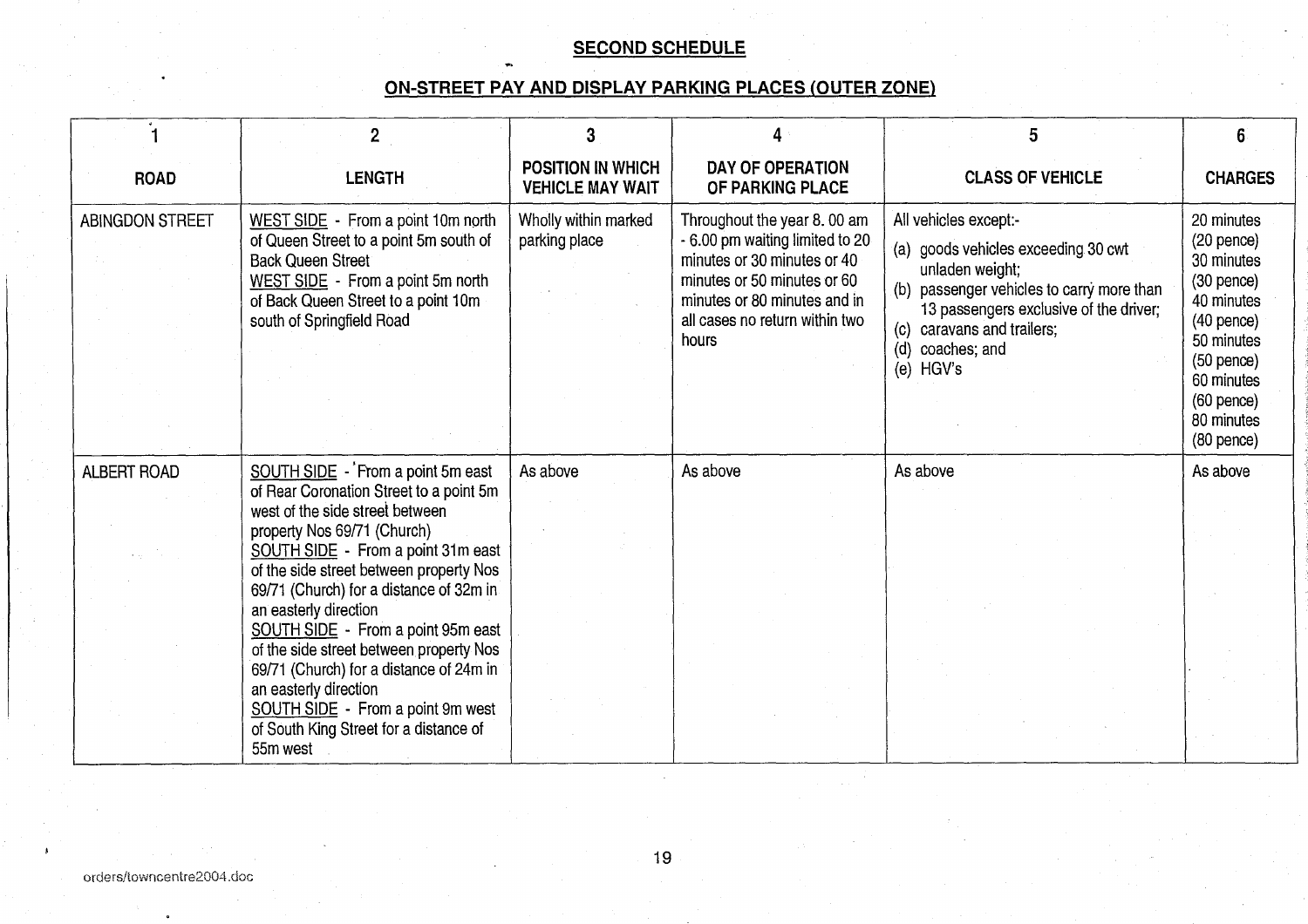|                       |                                                                                                                                                                                                                           | 3                                            | 4                                                                                                                                                                                                       | 5                                                                                                                                                                                                                                              |                                                                                                                                                                                  |
|-----------------------|---------------------------------------------------------------------------------------------------------------------------------------------------------------------------------------------------------------------------|----------------------------------------------|---------------------------------------------------------------------------------------------------------------------------------------------------------------------------------------------------------|------------------------------------------------------------------------------------------------------------------------------------------------------------------------------------------------------------------------------------------------|----------------------------------------------------------------------------------------------------------------------------------------------------------------------------------|
| <b>ROAD</b>           | <b>LENGTH</b>                                                                                                                                                                                                             | POSITION IN WHICH<br><b>VEHICLE MAY WAIT</b> | DAY OF OPERATION<br>OF PARKING PLACE                                                                                                                                                                    | <b>CLASS OF VEHICLE</b>                                                                                                                                                                                                                        | <b>CHARGES</b>                                                                                                                                                                   |
| <b>CAUNCE STREET</b>  | SOUTH SIDE - From a point 88m<br>west of the westerly kerb line of<br>Cookson Street for a distance of 76m in<br>an easterly direction                                                                                    | Wholly within marked<br>parking place        | Throughout the year 8.00 am<br>- 6.00 pm waiting limited to 20<br>minutes or 30 minutes or 40<br>minutes or 50 minutes or 60<br>minutes or 80 minutes and in<br>all cases no return within two<br>hours | All vehicles except:-<br>(a) goods vehicles exceeding 30 cwt<br>unladen weight;<br>(b) passenger vehicles to carry more than<br>13 passengers exclusive of the driver;<br>caravans and trailers;<br>(c)<br>(d)<br>coaches; and<br>HGV's<br>(e) | 20 minutes<br>$(20$ pence $)$<br>30 minutes<br>(30 pence)<br>40 minutes<br>$(40$ pence)<br>50 minutes<br>$(50$ pence).<br>60 minutes<br>$(60$ pence)<br>80 minutes<br>(80 pence) |
| <b>CHARLES STREET</b> | SOUTH SIDE - Cookson Street to<br>King Street                                                                                                                                                                             | As above                                     | As above                                                                                                                                                                                                | As Above                                                                                                                                                                                                                                       | As above                                                                                                                                                                         |
| <b>CHURCH STREET</b>  | NORTH SIDE - From a point 10m<br>west of the westerly kerb line of<br>Cookson Street for a distance of 79m in<br>a westerly direction                                                                                     | As above                                     | As above                                                                                                                                                                                                | As above                                                                                                                                                                                                                                       | As above                                                                                                                                                                         |
| <b>COOKSON STREET</b> | <b>EAST SIDE</b> - From a point 4m north of<br>Milbourne Street to a point 5m south of<br><b>Charles Street</b><br><b>EAST SIDE</b> - From a point 5m north of<br>Charles Street to a point 20m south of<br>George Street | As above                                     | As above                                                                                                                                                                                                | As above                                                                                                                                                                                                                                       | As above                                                                                                                                                                         |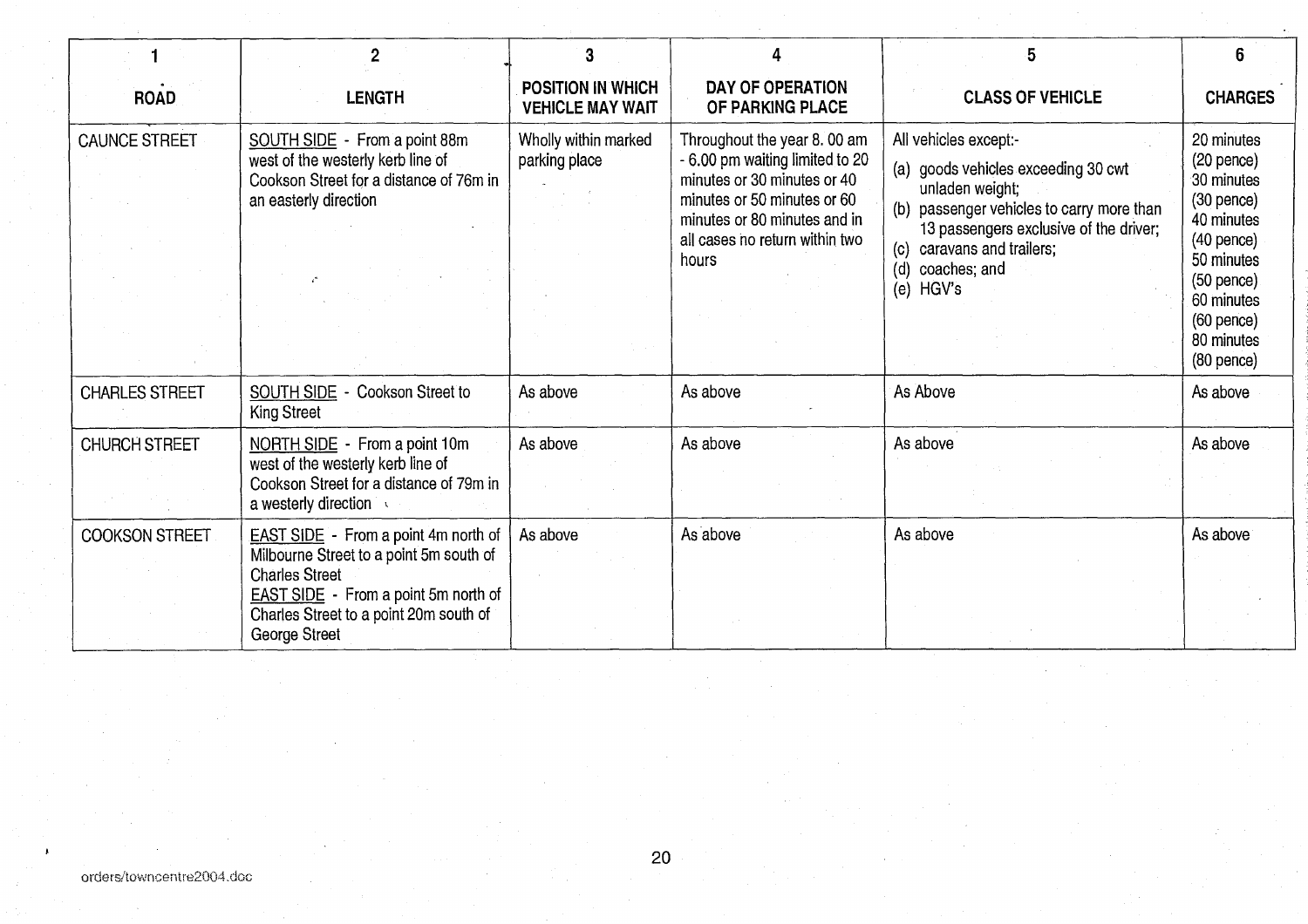|                     |                                                                                                                                                                                         | 3                                                   |                                                                                                                                                                                                         | 5                                                                                                                                                                                                                                     | 6                                                                                                                                                                                |
|---------------------|-----------------------------------------------------------------------------------------------------------------------------------------------------------------------------------------|-----------------------------------------------------|---------------------------------------------------------------------------------------------------------------------------------------------------------------------------------------------------------|---------------------------------------------------------------------------------------------------------------------------------------------------------------------------------------------------------------------------------------|----------------------------------------------------------------------------------------------------------------------------------------------------------------------------------|
| <b>ROAD</b>         | <b>LENGTH</b>                                                                                                                                                                           | <b>POSITION IN WHICH</b><br><b>VEHICLE MAY WAIT</b> | DAY OF OPERATION<br>OF PARKING PLACE                                                                                                                                                                    | <b>CLASS OF VEHICLE</b>                                                                                                                                                                                                               | <b>CHARGES</b>                                                                                                                                                                   |
| <b>DICKSON ROAD</b> | <b>EAST SIDE</b> - From a point 9m north of<br>Queen Street to a point 19m south of<br>Springfield Road                                                                                 | Wholly within marked<br>parking place               | Throughout the year 8.00 am<br>- 6.00 pm waiting limited to 20<br>minutes or 30 minutes or 40<br>minutes or 50 minutes or 60<br>minutes or 80 minutes and in<br>all cases no return within two<br>hours | All vehicles except:-<br>(a) goods vehicles exceeding 30 cwt<br>unladen weight;<br>(b) passenger vehicles to carry more than<br>13 passengers exclusive of the driver;<br>(c) caravans and trailers;<br>(d) coaches; and<br>(e) HGV's | 20 minutes<br>$(20$ pence)<br>30 minutes<br>$(30$ pence)<br>40 minutes<br>$(40$ pence)<br>50 minutes<br>$(50$ pence)<br>60 minutes<br>$(60$ pence)<br>80 minutes<br>$(80$ pence) |
| MILBOURNE STREET    | SOUTH SIDE -<br><b>Back Cookson Street</b><br>to King Street                                                                                                                            | As above                                            | As above                                                                                                                                                                                                | As above                                                                                                                                                                                                                              | As above                                                                                                                                                                         |
| SOUTH KING STREET   | <b>EAST SIDE</b> - From a point 5m south<br>of Church Street to a point 5m north of<br><b>Adelaide Street</b>                                                                           | As above                                            | As above                                                                                                                                                                                                | As above                                                                                                                                                                                                                              | As above                                                                                                                                                                         |
| SPRINGFIELD ROAD    | NORTH SIDE - From a point 4m east<br>of General Street to 14m west of<br>Dickson Road<br>SOUTH SIDE - From a point 9m east<br>of Abingdon Street to a point 14m west<br>of Dickson Road | As above                                            | As above                                                                                                                                                                                                | As above                                                                                                                                                                                                                              | As above                                                                                                                                                                         |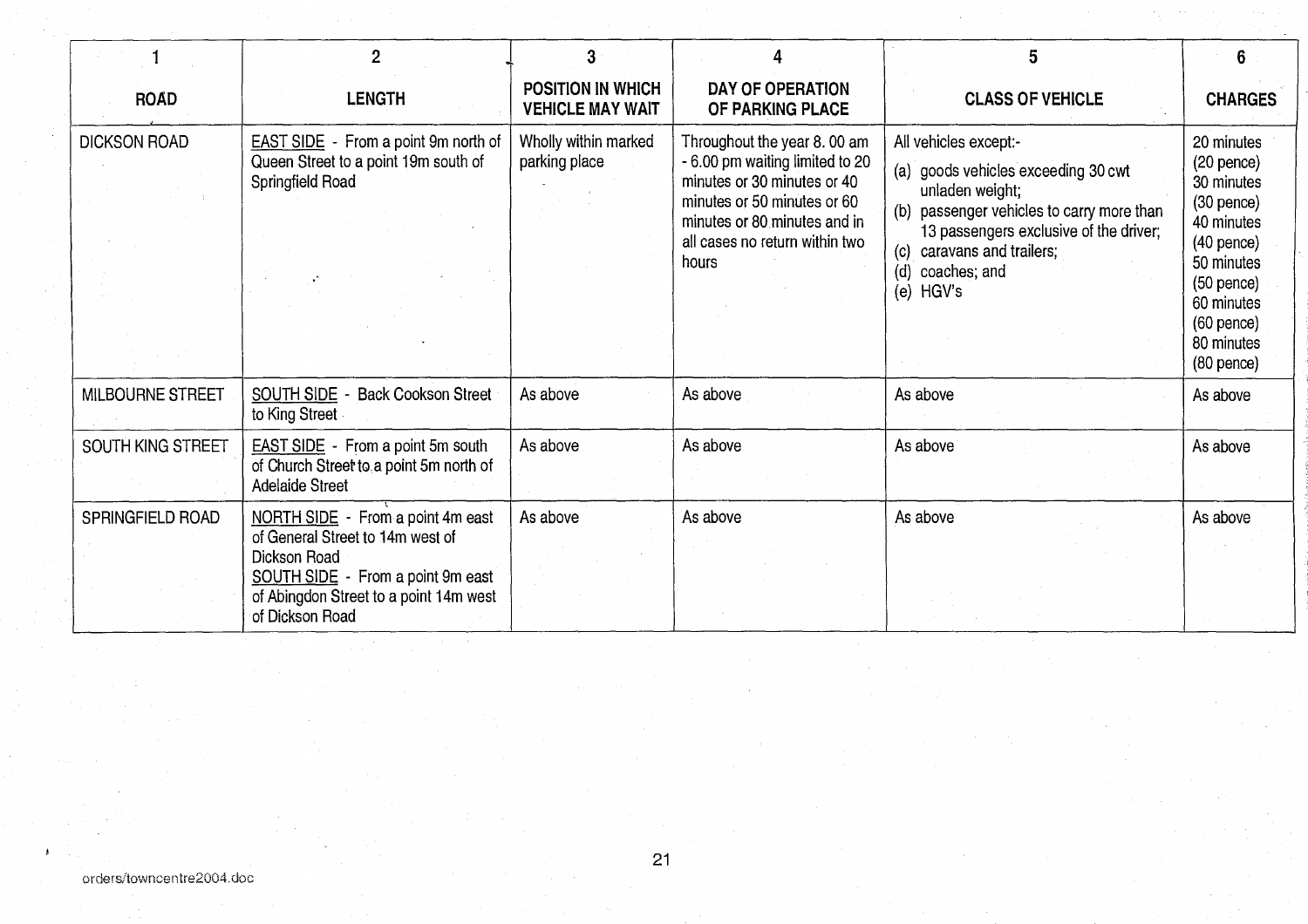# THIRD SCHEDULE

# ON-STREET PAY AND DISPLAY PARKING PLACES - (INNER ZONE)

| <b>ROAD</b>          | <b>LENGTH</b>                                                                                                                                                                          | <b>POSITION IN WHICH</b><br><b>VEHICLE MAY WAIT</b> | DAY OF OPERATION<br>OF PARKING PLACE                                                                                                                                                   | <b>CLASS OF VEHICLE</b>                                                                                                                                                                                                                  | <b>CHARGES</b>                                                                                                                                     |
|----------------------|----------------------------------------------------------------------------------------------------------------------------------------------------------------------------------------|-----------------------------------------------------|----------------------------------------------------------------------------------------------------------------------------------------------------------------------------------------|------------------------------------------------------------------------------------------------------------------------------------------------------------------------------------------------------------------------------------------|----------------------------------------------------------------------------------------------------------------------------------------------------|
| <b>EDWARD STREET</b> | WEST SIDE - From a point 9m south<br>of Deansgate to a point 3m north of<br>Post Office entrance<br>WEST SIDE - From a point 3m south<br>of Post Office entrance to Queen Vera<br>Road | Wholly within marked<br>parking place               | Throughout the year 10.00 am<br>- 6.00 pm waiting limited to 20<br>minutes or 30 minutes or 40<br>minutes or 50 minutes or 60<br>minutes and in all cases no<br>return within one hour | All vehicles except:-<br>(a) goods vehicles exceeding 30 cwt<br>unladen weight;<br>(b) passenger vehicles to carry more than<br>13 passengers exclusive of the driver;<br>caravans and trailers;<br>(c)<br>(d) coaches; and<br>(e) HGV's | 20 minutes<br>$(20$ pence)<br>30 minutes<br>$(30$ pence)<br>40 minutes<br>$(40$ pence)<br>50 minutes<br>$(50$ pence)<br>60 minutes<br>$(60$ pence) |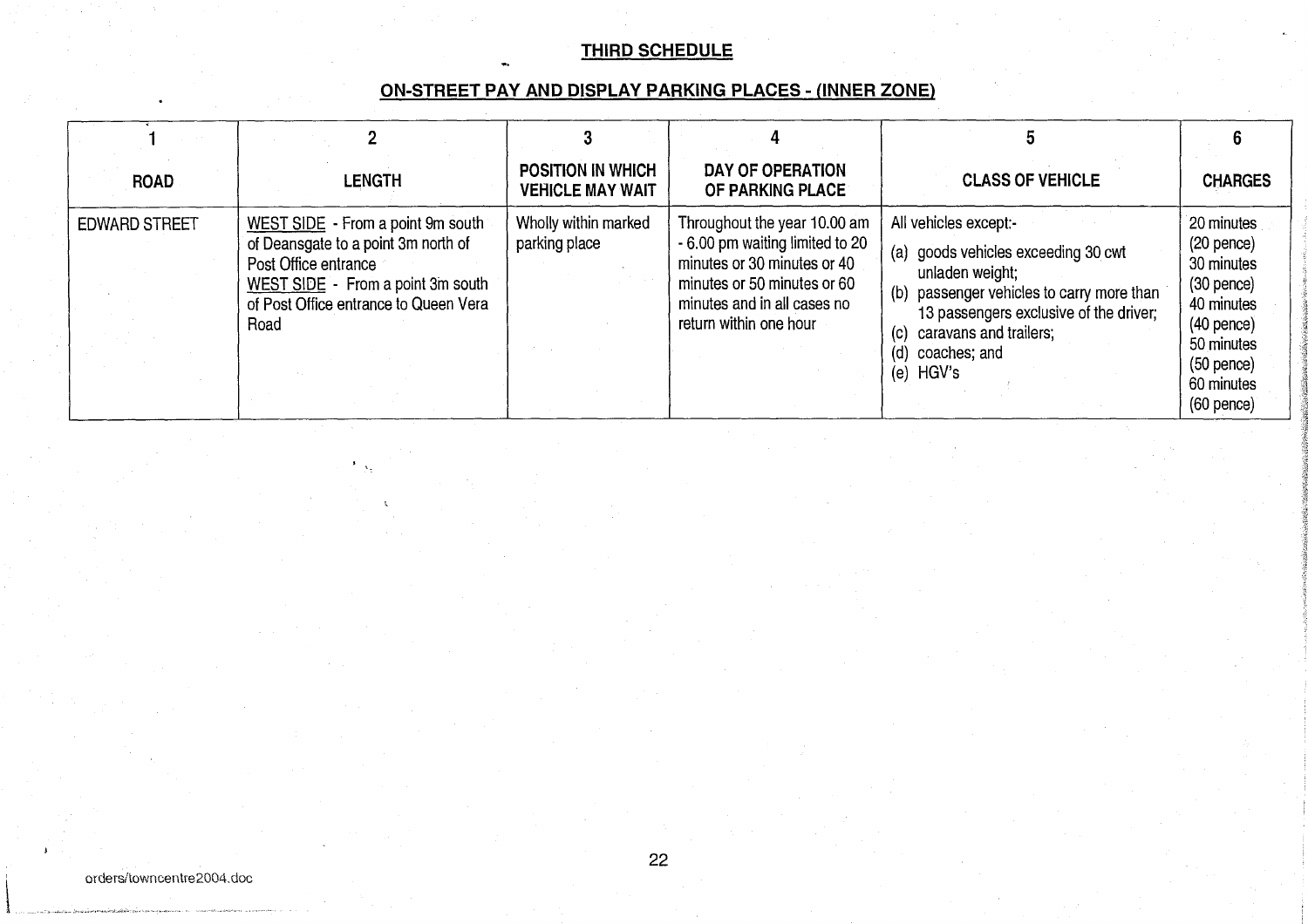# FOURTH SCHEDULE

# ON-STREET PAY AND DISPLAY PARKING PLACES (INNER ZONE)

| <b>ROAD</b>      | <b>LENGTH</b>                                                                                                                                                                                              | <b>POSITION IN WHICH</b><br><b>VEHICLE MAY WAIT</b> | DAY OF OPERATION<br>OF PARKING PLACE                                                                                                                                                                                           | <b>CLASS OF VEHICLE</b>                                                                                                                                                                                                                           | <b>CHARGES</b>                                                                                                                                     |
|------------------|------------------------------------------------------------------------------------------------------------------------------------------------------------------------------------------------------------|-----------------------------------------------------|--------------------------------------------------------------------------------------------------------------------------------------------------------------------------------------------------------------------------------|---------------------------------------------------------------------------------------------------------------------------------------------------------------------------------------------------------------------------------------------------|----------------------------------------------------------------------------------------------------------------------------------------------------|
| SPRINGFIELD ROAD | NORTH SIDE - Promenade to 20m<br>west of General Street<br>SOUTH SIDE - Promenade to<br>Abingdon Street (Save for a distance of<br>15m west of Back street adjacent to<br>property No 29 Springfield Road) | Wholly within marked<br>parking place               | Throughout the year Monday<br>to Saturday $8.00 \text{ am} - 6.00 \text{ pm}$<br>waiting limited to 20 minutes<br>or 30 minutes or 40 minutes or<br>50 minutes or 60 minutes and<br>in all cases no return within<br>one hour. | All vehicles except:-<br>(a) goods vehicles exceeding 30 cwt<br>unladen weight;<br>passenger vehicles to carry more than<br>(b)<br>13 passengers exclusive of the driver;<br>caravans and trailers;<br>(c)<br>coaches; and<br>(d)<br>HGV's<br>(e) | 20 minutes<br>$(20$ pence)<br>30 minutes<br>$(30$ pence)<br>40 minutes<br>$(40$ pence)<br>50 minutes<br>$(50$ pence)<br>60 minutes<br>$(60$ pence) |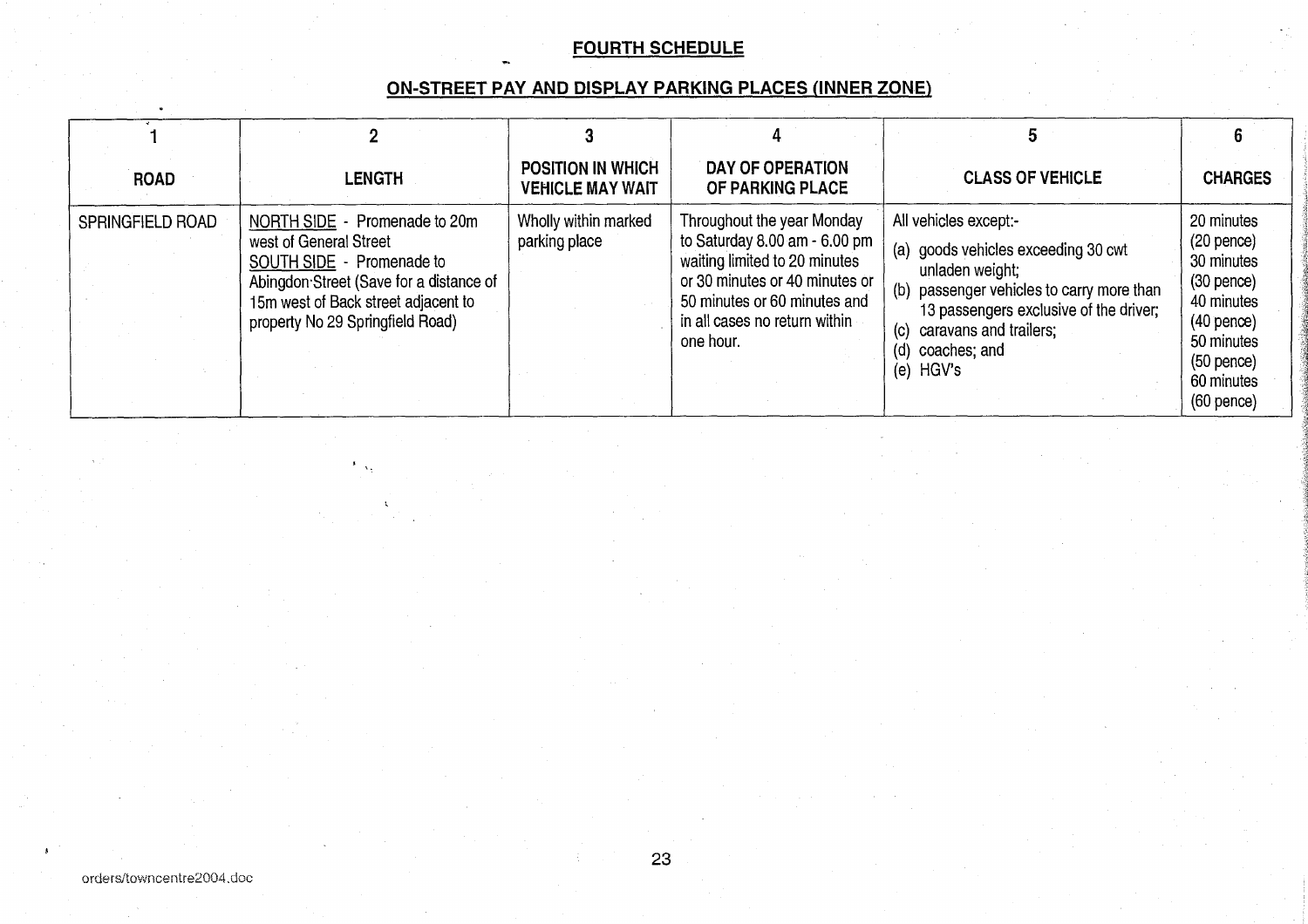# FIFTH SCHEDULE

# ON-STREET PAY AND DISPLAY PARKING PLACES (OUTER ZONE)

|                        | $\overline{2}$                                                                                                                                                                     | 3                                                   | 4                                                                                                                                                                                                                                        | 5                                                                                                                                                                                                                                        | 6                                                                                                                                                  |
|------------------------|------------------------------------------------------------------------------------------------------------------------------------------------------------------------------------|-----------------------------------------------------|------------------------------------------------------------------------------------------------------------------------------------------------------------------------------------------------------------------------------------------|------------------------------------------------------------------------------------------------------------------------------------------------------------------------------------------------------------------------------------------|----------------------------------------------------------------------------------------------------------------------------------------------------|
| <b>ROAD</b>            | <b>LENGTH</b>                                                                                                                                                                      | <b>POSITION IN WHICH</b><br><b>VEHICLE MAY WAIT</b> | <b>DAY OF OPERATION</b><br>OF PARKING PLACE                                                                                                                                                                                              | <b>CLASS OF VEHICLE</b>                                                                                                                                                                                                                  | <b>CHARGES</b>                                                                                                                                     |
| <b>ADELAIDE STREET</b> | SOUTH SIDE - from a<br>point 36m east of South<br>King Street to Regent<br>Road                                                                                                    | Wholly within marked<br>parking place               | Throughout the year Monday<br>to Saturday inclusive 9.00 am<br>$-5.00$ pm waiting limited to 20<br>minutes or 30 minutes or 40<br>minutes or 50 minutes or 60<br>minutes or 80 minutes and in<br>all cases no return within two<br>hours | All vehicles except:-<br>(a) goods vehicles exceeding 30<br>cwt unladen weight;<br>(b) passenger vehicles to carry<br>more than 13 passengers<br>exclusive of the driver;<br>(c) caravans and trailers;<br>(d) coaches; and<br>(e) HGV's | 20 minutes<br>$(20$ pence)<br>30 minutes<br>$(30$ pence)<br>40 minutes<br>$(40$ pence)<br>50 minutes<br>$(50$ pence)<br>60 minutes<br>$(60$ pence) |
|                        |                                                                                                                                                                                    |                                                     |                                                                                                                                                                                                                                          |                                                                                                                                                                                                                                          | 80 minutes<br>$(80$ pence)                                                                                                                         |
| ALFRED STREET          | EAST SIDE - from a<br>point 9m south of<br>Adelaide Street to Albert<br>Road                                                                                                       | As above                                            | As above                                                                                                                                                                                                                                 | As above                                                                                                                                                                                                                                 | As above                                                                                                                                           |
| <b>BANKS STREET</b>    | NORTH SIDE - from a<br>point 5m east of the<br>Promenade to a point<br>5m west of Back<br>Promenade<br>NORTH SIDE - from a                                                         | As above                                            | As above                                                                                                                                                                                                                                 | As above                                                                                                                                                                                                                                 | As above                                                                                                                                           |
|                        | point 14m east of<br>General Street to a point<br>5m west of Francis<br>Street<br>NORTH SIDE - from a<br>point 5m east of Francis<br>Street to a point 14m<br>west of Dickson Road |                                                     |                                                                                                                                                                                                                                          |                                                                                                                                                                                                                                          |                                                                                                                                                    |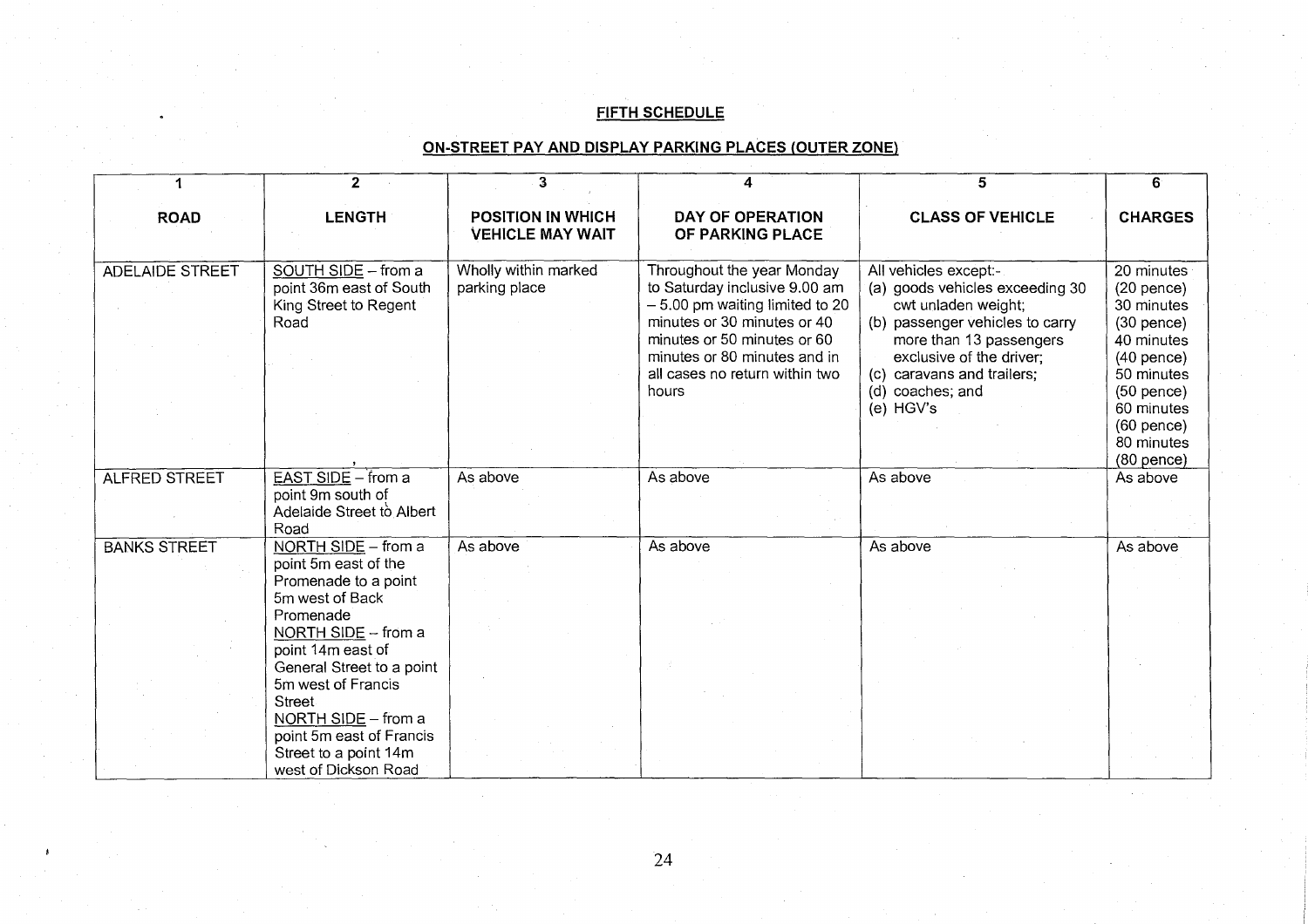| $\sqrt{1}$            | $\overline{2}$                                            | $\mathbf{3}$                                        |                                             | 5                                          | 6                          |
|-----------------------|-----------------------------------------------------------|-----------------------------------------------------|---------------------------------------------|--------------------------------------------|----------------------------|
| <b>ROAD</b>           | <b>LENGTH</b>                                             | <b>POSITION IN WHICH</b><br><b>VEHICLE MAY WAIT</b> | <b>DAY OF OPERATION</b><br>OF PARKING PLACE | <b>CLASS OF VEHICLE</b>                    | <b>CHARGES</b>             |
| <b>DICKSON ROAD</b>   | EAST SIDE - from a                                        | Wholly within marked                                | Throughout the year Monday                  | All vehicles except:-                      | 20 minutes                 |
|                       | point 9m south of Cocker                                  | parking place                                       | to Saturday inclusive 9.00 am               | (f) goods vehicles exceeding 30            | $(20$ pence)               |
|                       | Street to a point 9m                                      |                                                     | $-5.00$ pm waiting limited to 20            | cwt unladen weight;                        | 30 minutes                 |
|                       | north of Banks Street                                     |                                                     | minutes or 30 minutes or 40                 | (g) passenger vehicles to carry            | $(30$ pence $)$            |
|                       | EAST SIDE - from a                                        |                                                     | minutes or 50 minutes or 60                 | more than 13 passengers                    | 40 minutes                 |
|                       | point 14m south of                                        |                                                     | minutes or 80 minutes and in                | exclusive of the driver;                   | $(40$ pence)               |
|                       | Banks Street to a point                                   |                                                     | all cases no return within two<br>hours     | (h) caravans and trailers;<br>coaches; and | 50 minutes.                |
|                       | 14m north of Springfield<br>Road                          |                                                     |                                             | (i)<br>(i)<br>HGV's                        | $(50$ pence)<br>60 minutes |
|                       |                                                           |                                                     |                                             |                                            | $(60$ pence $)$            |
|                       |                                                           |                                                     |                                             |                                            | 80 minutes                 |
|                       |                                                           |                                                     |                                             |                                            | $(80$ pence)               |
| <b>GENERAL STREET</b> | EAST SIDE - from a                                        | As above                                            | As above                                    | As above                                   | As above                   |
|                       | point 55m south of                                        |                                                     |                                             |                                            |                            |
|                       | Cocker Street to a point                                  |                                                     |                                             |                                            |                            |
|                       | 9m north of Banks Street                                  |                                                     |                                             |                                            |                            |
|                       | EAST SIDE - from a                                        |                                                     |                                             |                                            |                            |
|                       | point 9m south of Banks<br><b>Street to Walker Street</b> |                                                     |                                             |                                            |                            |
|                       |                                                           |                                                     |                                             |                                            |                            |
| LEOPOLD GROVE         | EAST SIDE - from a                                        | As above                                            | As above                                    | As above                                   | As above                   |
|                       | point 5m south of                                         |                                                     |                                             |                                            |                            |
|                       | Adelaide Street to a                                      |                                                     |                                             |                                            |                            |
|                       | point 5m north of Albert                                  |                                                     |                                             |                                            |                            |
|                       | Road                                                      |                                                     |                                             |                                            |                            |
|                       |                                                           |                                                     |                                             |                                            |                            |
| <b>LORD STREET</b>    | WEST SIDE - from a<br>point 5m south of                   | As above                                            | As above                                    | As above                                   | As above                   |
|                       | Springfield Road to                                       |                                                     |                                             |                                            |                            |
|                       | Queen Street (save from                                   |                                                     |                                             |                                            |                            |
|                       | a point 5m south of                                       |                                                     |                                             |                                            |                            |
|                       | Springfield Road for a                                    |                                                     |                                             |                                            |                            |
|                       | distance of 25m in a                                      |                                                     |                                             |                                            |                            |
|                       | southerly direction                                       |                                                     |                                             |                                            |                            |
|                       | between 9.00 am and                                       |                                                     |                                             |                                            |                            |
|                       | 11.00 am on Thursdays)                                    |                                                     |                                             |                                            |                            |

25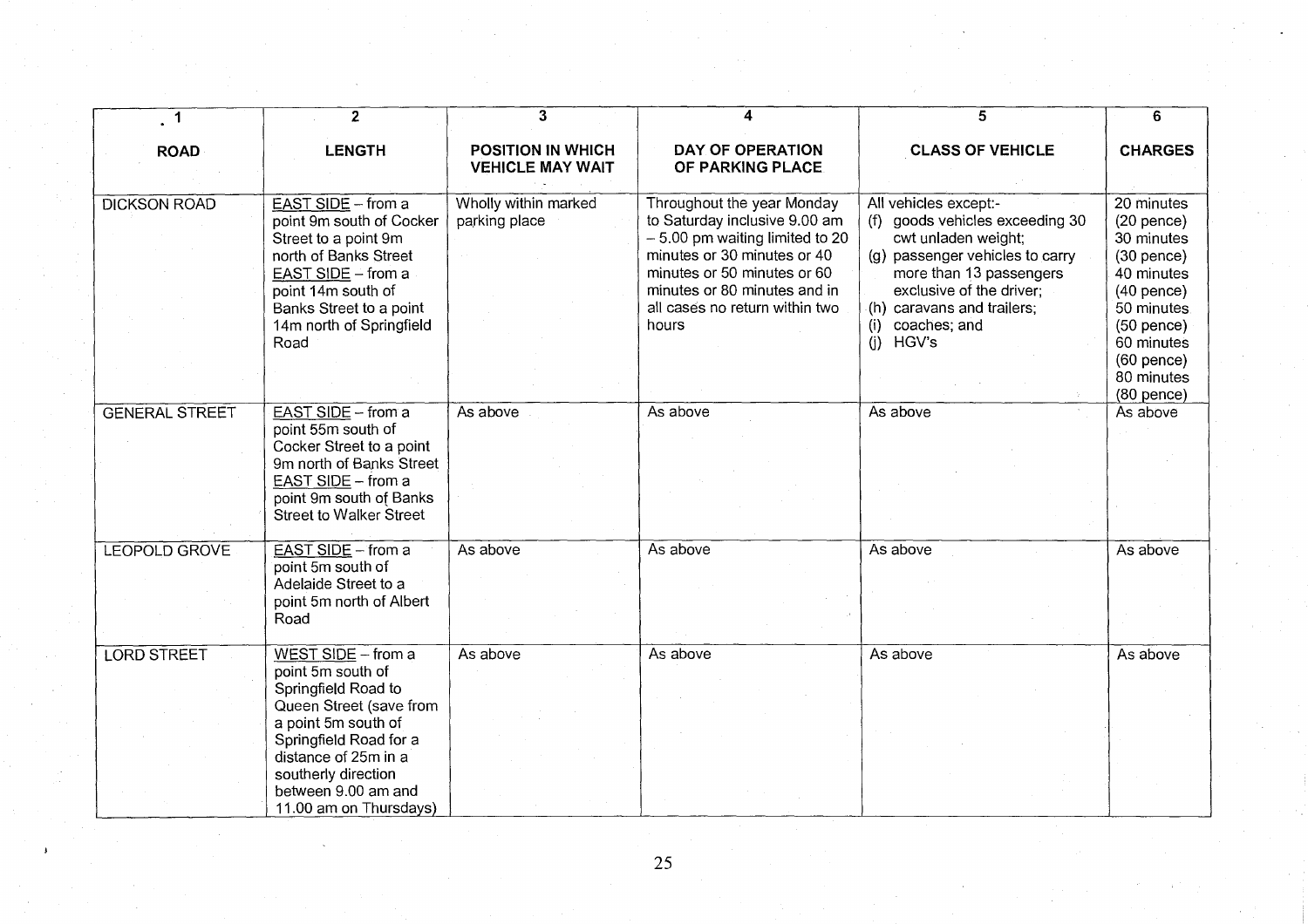| <b>ROAD</b>                        | <b>LENGTH</b>                                                                                                                                                                                                                                                                                                                          | <b>POSITION IN WHICH</b><br><b>VEHICLE MAY WAIT</b> | DAY OF OPERATION<br>OF PARKING PLACE                                                                                                                                                                                                     | <b>CLASS OF VEHICLE</b>                                                                                                                                                                                                                               | <b>CHARGES</b>                                                                                                                                                                         |
|------------------------------------|----------------------------------------------------------------------------------------------------------------------------------------------------------------------------------------------------------------------------------------------------------------------------------------------------------------------------------------|-----------------------------------------------------|------------------------------------------------------------------------------------------------------------------------------------------------------------------------------------------------------------------------------------------|-------------------------------------------------------------------------------------------------------------------------------------------------------------------------------------------------------------------------------------------------------|----------------------------------------------------------------------------------------------------------------------------------------------------------------------------------------|
| <b>SOUTH KING</b><br><b>STREET</b> | EAST SIDE - from a<br>point 14m south of Albert<br>Road to a point 4m north<br>of Charnley Road (save<br>for a distance of 5m<br>north and 5m south of<br>side street adjacent to<br>property Nos 42/44<br>South King Street)<br>EAST SIDE - from a<br>point 10m south of<br>Adelaide Street to a<br>point 10m north of Albert<br>Road | Wholly within marked<br>parking place               | Throughout the year Monday<br>to Saturday inclusive 9.00 am<br>$-5.00$ pm waiting limited to 20<br>minutes or 30 minutes or 40<br>minutes or 50 minutes or 60<br>minutes or 80 minutes and in<br>all cases no return within two<br>hours | All vehicles except:-<br>(k) goods vehicles exceeding 30<br>cwt unladen weight;<br>passenger vehicles to carry<br>$\langle$ i<br>more than 13 passengers<br>exclusive of the driver;<br>(m) caravans and trailers;<br>(n) coaches; and<br>(o) $HGV's$ | 20 minutes<br>$(20$ pence $)$<br>30 minutes<br>$(30$ pence)<br>40 minutes<br>$(40$ pence)<br>50 minutes<br>$(50$ pence)<br>60 minutes<br>$(60$ pence $)$<br>80 minutes<br>$(80$ pence) |

 $\lambda_{\rm{max}}$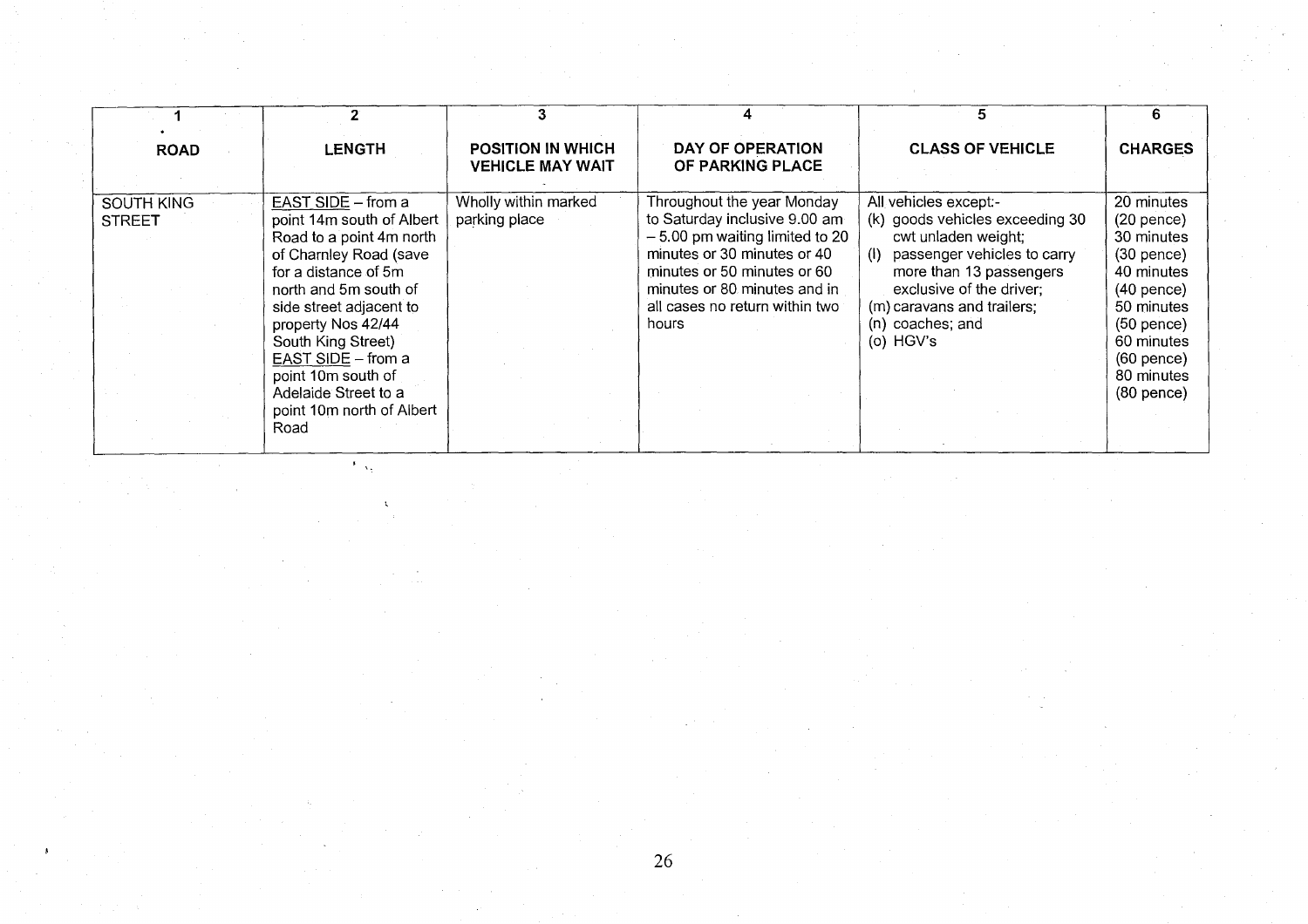#### SIXTH SCHEDULE

## NO WAITING AT ANY TIME

ABINGDON STREET - For a distance of 10m north of Queen Street - West side ABINGDON STREET - For a distance of 5m north and 5m south of Back Queen Street - West side

ABINGDON STREET - For a distance of 10m south of Springfield Road - West side ALBERT ROAD - For <sup>a</sup> distance of 5m west and 5m east of side street between property Nos 69/71 (Church) - South side

ALBERT ROAD - From a point 9m east of Coronation Street to <sup>a</sup> point 5m east of Rear Coronation Street - South side

BANKS STREET - For a distance of 5m east and 5m west of Francis Street - North side DICKSON ROAD - From <sup>a</sup> point 4m south of Banks Street for a distance of 6m in a southerly direction - West side

DICKSON ROAD - From <sup>a</sup> point 35m south of Banks Street to <sup>a</sup> point 4m north of Walker Street - West side

LEOPOLD GROVE - For a distance of 5m north of Albert Road - East side LEOPOLD GROVE - For a distance of 5m south of Adelaide Street - East side TOPPING STREET - For a distance of 5m north of Church Street - East side TOPPING STREET - For a distance of 5m south of Deansgate - East side

#### **SEVENTH SCHEDULE**

# NO STOPPING BY VEHICLES EXCEPT AMBULANCES

TALBOT ROAD - From a point 40m west of Abingdon Street for <sup>a</sup> distance of 15m in a westerly direction - South side

### EIGHTH SCHEDULE

## WAITING LIMITED - (SOLO MOTOR CYCLES) 60 MINUTES NO RETURN WITHIN <sup>1</sup> HOUR

CLIFTON STREET - From a point 30m east of Corporation Street for a distance of 10m in an easterly direction - South side

TOWER STREET - From a point 8m north of Adelaide Street for a distance of 10m in a northerly direction - West side

## NINTH SCHEDULE

## LOADING ONLY BAYS 8:00 am to 10:00 am 15 MINUTES NO RETURN WITHIN <sup>30</sup> MINUTES

EDWARD STREET - From a point 3m south of Post Office entrance to <sup>a</sup> point 5m south of Queen Vera Road - West side

#### TENTH SCHEDULE

### LOADING ONLY BAYS 8:00 am to 6:00 pm 15 MINUTES NO RETURN WITHIN 30 MINUTES

CORONATION STREET - From a point 25m north of Albert Road for a distance of 25m in a northerly direction - East side

BANKS STREET - From a point 5m east of Back Promenade to a point 4m west of General Street - North side

SOUTH KING STREET - From a point 10m south of Church Street for a distance of 25m in a southerly direction - West side

SOUTH KING STREET - From a point 5m north of Charnley Road for a distance of 25m in <sup>a</sup> northerly direction - West side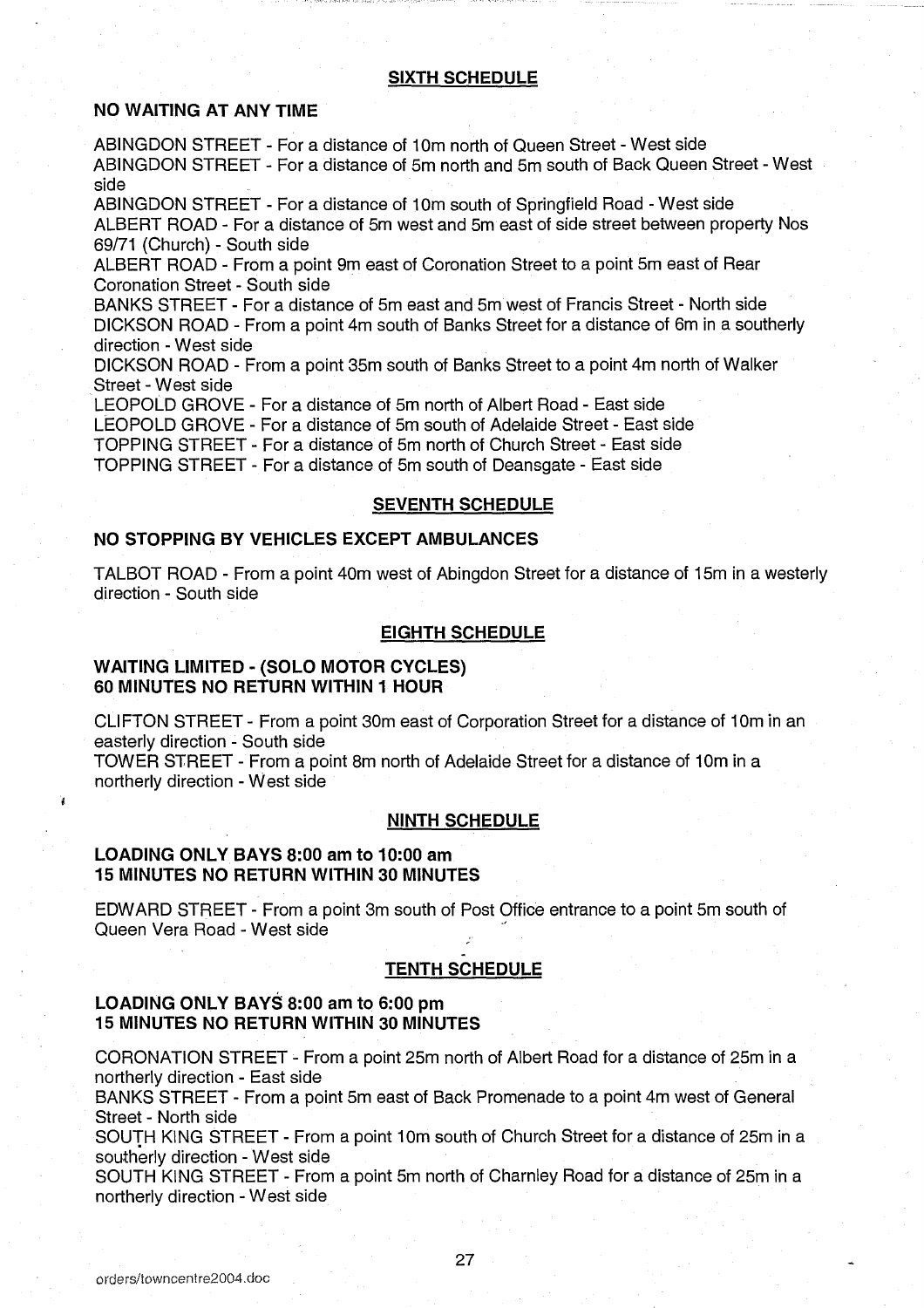QUEEN STREET - For a distance of 12m fronting main entrance to Grundy Art Gallery - North side

SPRINGFIELD ROAD - From a point 4m west of General Street for a distance of 16m in <sup>a</sup> westerly direction - North side

TOPPING STREET - From a point 5m south of Deansgate for a distance of 25m in a southerly direction - East side

TOPPING STREET - From a point 5m south of Wood Street for a distance of 25m in a southerly direction - West side

TOPPING STREET - From a point 30m north of Wood Street for a distance of 25m in a northerly direction - West side

### ELEVENTH SCHEDULE

# LOADING ONLY BAYS (24 HOURS) 15 MINUTES NO RETURN WITHIN 30 MINUTES

ADELAIDE STREET - From a point 5m east of South King Street for a distance of 15m east - North side

BANKS STREET - From <sup>a</sup> point 25m east of General Street for <sup>a</sup> distance of 17m east - South side

CEDAR SQUARE - For a distance of 14m south of Edward Street - West side

COOKSON STREET - From a point 5m north of Charles Street for a distance of 10m north - West side

DICKSON ROAD - From <sup>a</sup> point 10m south of Banks Street for a distance of 25m in <sup>a</sup> southerly direction - West side

GENERAL STREET - From a point 5m south of Cocker Square for a distance of 10m in a southerly direction

KING STREET - From a point 10m south of Milbourne Street for a distance of 20m south -East side

TALBOT ROAD - From <sup>a</sup> point 15m west of Abingdon Street for a distance of 25m in a westerly direction - South side

## TWELFTH SCHEDULE

#### LOADING ONLY BAY (24 HOURS) 30 MINUTES NO RETURN WITHIN <sup>1</sup> HOUR

PROMENADE - From a point 10m south of Foxhall Square to a point 46m north of Rigby Road (Save for Bus Stop) - East side

### THIRTEENTH SCHEDULE

### DISABLED PARKING BAYS - 8:00 am to 6:00 pm WITH DISABLED WAITING LIMITED <sup>3</sup> HOURS NO RETURN WITHIN <sup>6</sup> HOURS

TALBOT ROAD- From a point 55m west of Abingdon Street for a distance of 50m in a westerly direction - South side

#### FOURTEENTH SCHEDULE

### DISABLED PARKING BAYS - 10:00 am to 6:00 pm WITH DISABLED WAITING LIMITED <sup>3</sup> HOURS NO RETURN WITHIN 6 HOURS

EDWARD STREET - Queen Vera Road for <sup>a</sup> distance of 5m south - West side

ł